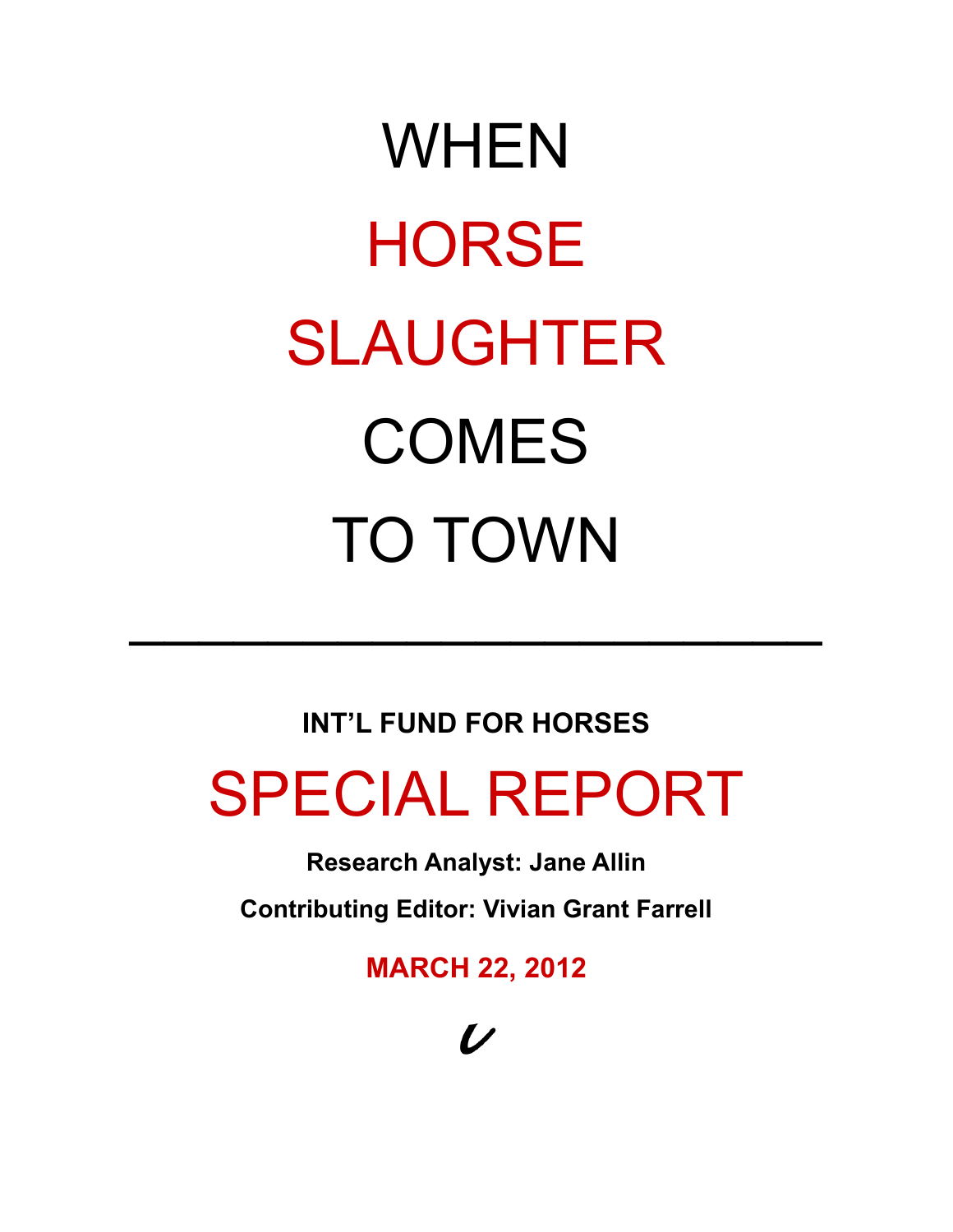#### **Part 1: Environmental Impact**

*Noxious drugs are not only present in the meat intended for human consumption overseas but also in the waste water and sludge produced during processing.*

HISTORICALLY, the negative environmental impact of horse slaughter plants has been well documented.

In 2007, all three of the foreign owned horse slaughter plants in the United States were shut down under Texas and Illinois state laws. The two Texas based plants, Beltex in Dallas and Dallas Crown in Kaufman, were closed in February when the 5th District court ruled that a 1949 law against selling horse meat was valid and in force. The remaining plant, Cavel International in DeKalb, Illinois, closed in mid-September of the same year under a new state law making horse slaughter illegal.<sup>[1]</sup>

It was community administrators and local residents who actively petitioned to have horse slaughter plants shut, citing the extreme disregard for the welfare of the people and locales where they existed as well as the merciless suffering of the horses sent to them.

#### **Numerous Violations Plague Communities**

All three horse slaughter plants amassed numerous environmental violations and overwhelmed the waste water infrastructures due to dumping of blood, entrails, urine, feces, heads and hooves.

The Dallas Crown horse slaughter facility had been in operation in Kaufman since the late 70's and from the beginning had caused problems both economically and environmentally. "The slaughterhouse constantly flooded the town's drinking water with blood and tissue – literally coming out of the taps – and had never complied with city water standards, or paid fines."<sup>[2]</sup>

Furthermore, in May 2002, the City noted that another public health hazard "was the vector attraction due to bones and horseflesh falling off your bone trailer" and that "dogs were carrying the bones into the community."<sup>[3]</sup>

In fact, in an open letter to state legislators considering pro-horse slaughter resolutions, the town's mayor at the time, Paula Bacon, referenced Public Works reports regarding effluent and waste water violations "decaying meat [which] provides a foul odor and is an attraction for vermin and carrion," containers conveyed "uncovered and leaking liquids," there are "significant foul odors during the daily monitoring of the area," and "Dallas Crown continually neglects to perform within the standards required of them."<sup>[4]</sup>

Beltex was a Texas Corporation with European shareholders that had been slaughtering horses for human consumption for 27 years.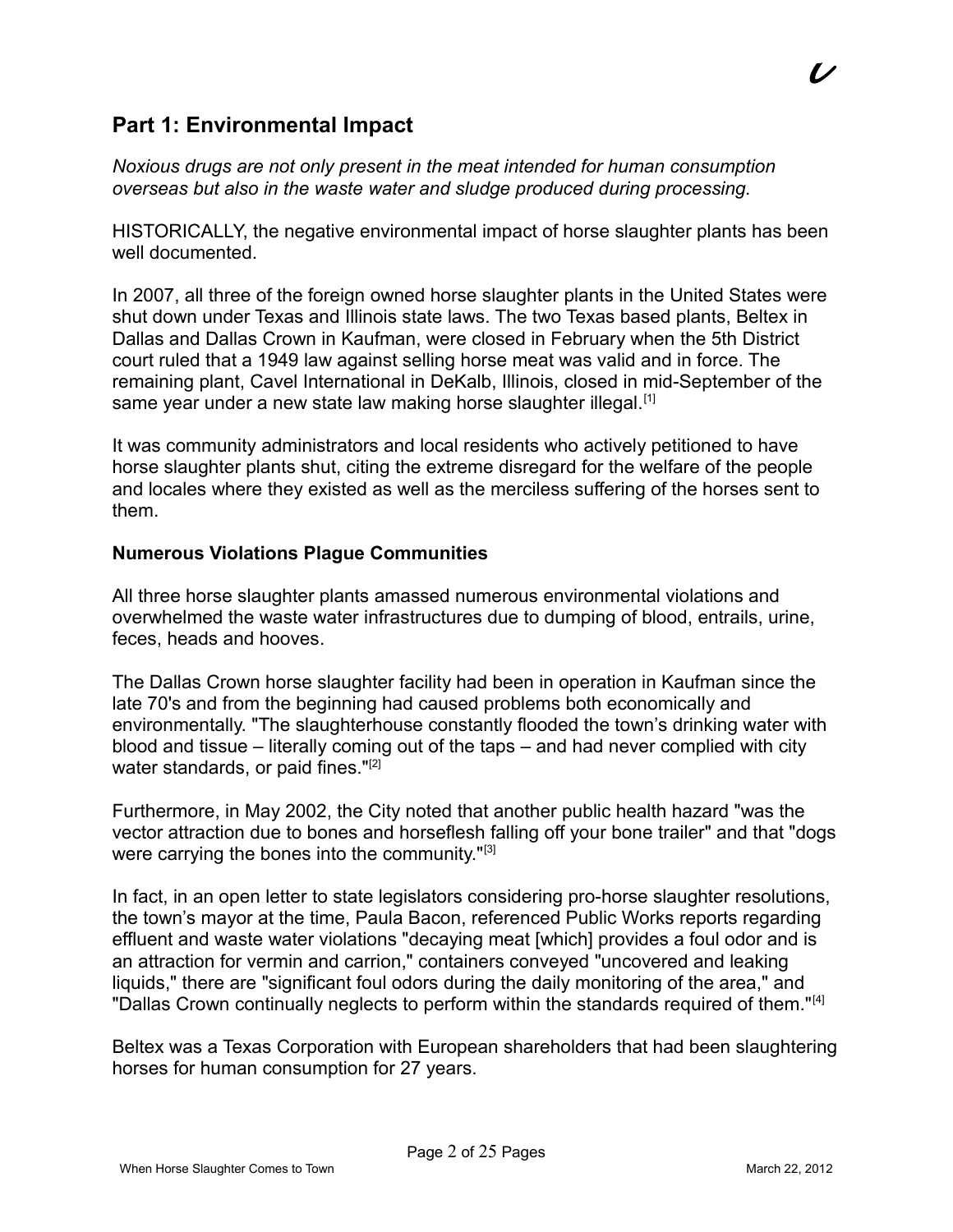As with Dallas Crown, Beltex had a non-unionized workforce. OSHA records revealed that since the plants' inception in 1977 until its last inspection in 1997, Beltex had committed 29 violations of which 28 were deemed serious. OSHA records show that an ammonia leak occurred in 1996, but no one (fortunately) died or was permanently disabled. In 2000 the facility "accidentally pumped blood into the creek" and "in 2001, they were notified that waste water was flowing into adjacent properties and into the  $creek$  "[5]

Of particular note, the Sanitation Group of DeKalb, Illinois, where Cavel International was located, identified the incomparable hazard associated with the discharge from horse slaughter facilities.

"This hazard is uniquely acute for horse slaughter because of the wide range of drugs given to horses that are clearly labeled NOT FOR USE IN HORSES INTENDED FOR HUMAN CONSUMPTION."<sup>[6]</sup>

These noxious drugs are not only present in the meat intended for human consumption overseas but also in the waste water and sludge produced during processing. This runoff has the potential to contaminate down-stream water intakes, including groundwater used for human consumption, and can enter the food chain via sludge distribution on crops.

Unlike the aforementioned, decades old horse slaughter plants in Texas, Cavel International in Illinois was a sparkling new, purpose built facility that re-opened in June, 2004 with a state-of-the-art pre-treatment system.

Additionally, Cavel International had special Industrial Waste Permits that allowed much higher (8 times higher) contamination levels for waste water leaving the slaughter house. But Cavel was still out of compliance, and not just a few times. This facility was in significant non-compliance hundreds of times. In one report, a Cavel employee acknowledges "chunks" from slaughtered horses were oozing out of tanks. This does not include the numerous safety violations documented by the FSIS.<sup>[7]</sup>

As a final point, these practices and findings are not limited to the US.

In Canada, Natural Valley Farms in Neudorf, Saskatchewan, was shut down by the Canadian Food Inspection Agency in 2009 for food safety concerns. NVF went into receivership on September 22, 2008, yet horses continued to be slaughtered at the facility by Velda Group, an international Belgian-based company. Velda was infamous in Illinois for numerous environmental charges and convictions at their Cavel International horse slaughter plant that closed business in September 2007.<sup>[8]</sup>

"Blood disposal appears to have been equally problematic for NVF as with other horse slaughter plants. Not only do horses have twice the quantity of blood as cows, but the blood is notoriously difficult to treat. The bacterial agents used in standard cattle digesters fail to provide acceptable discharge levels because of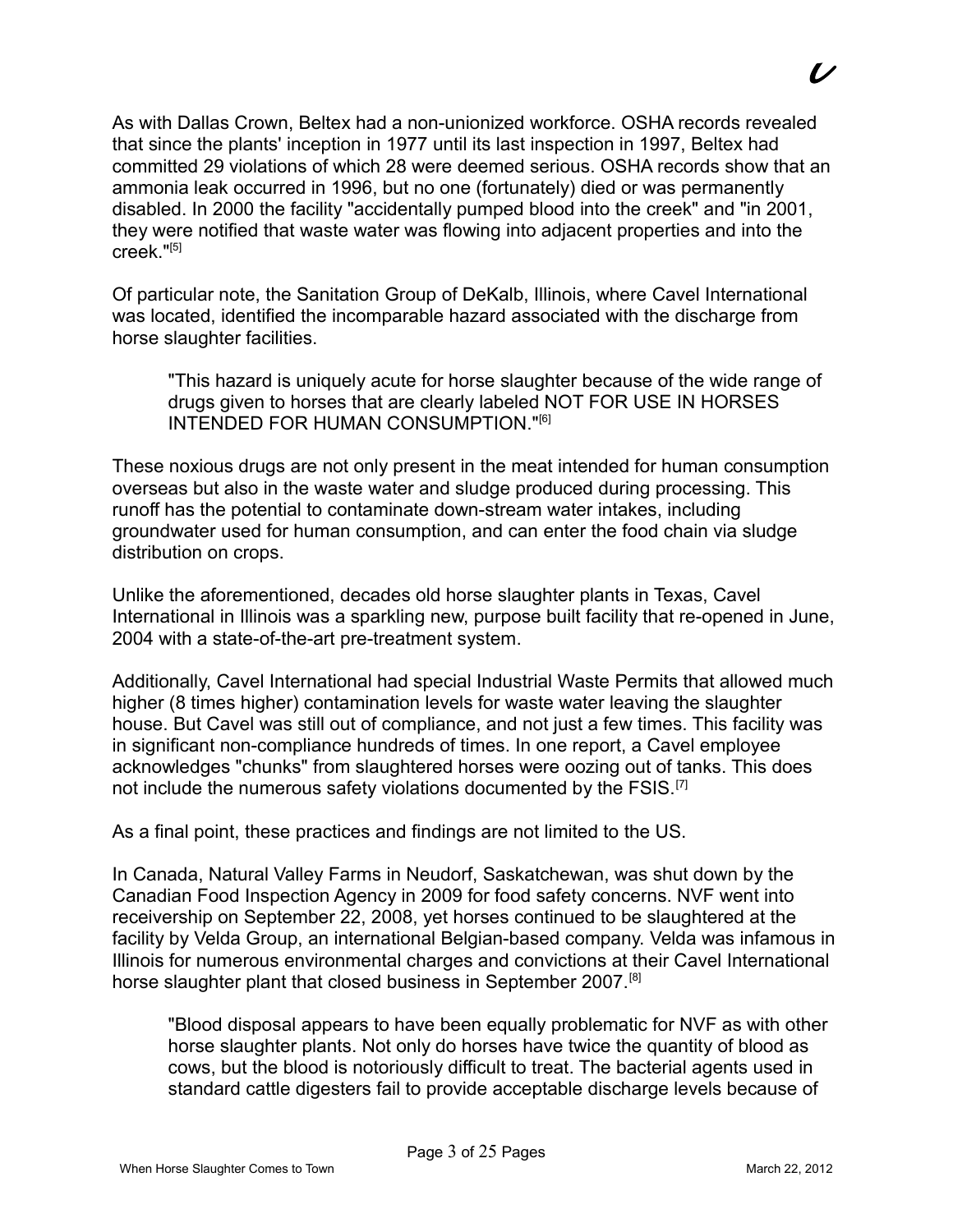antibiotics often found in horse blood. As a result, pollution follows the horse slaughter industry where ever it goes."<sup>[9]</sup>

Former mayor of Kaufman, Paula Bacon, comments "In Canada they have apparently become even more blatant, dumping huge untreated piles of entrails onto open ground and even using a tanker truck to discharge blood and refuse into a local river."<sup>[10]</sup>

In any case, the negative environmental impacts and the chronic inability of the facilities to comply with local laws pertaining to waste management and air and water quality far outweigh any benefits.

This quote by Henry Skjerven, an investor and former director of NVF, sums it up: "Natural Valley Farms died the day the decision makers chose to kill horses . . . ."[11]

Environmental issues continue to plague the horse slaughter industry. On December 3, 2010, the Bouvry Exports horse slaughter plant in Fort MacLeod, Alberta closed operations to complete renovations related to sanitation.<sup>[12]</sup>

#### **Part 2: Economic Growth, Employment and Community Welfare**

*Horse slaughter facilities are economically insignificant for the communities in which they are situated.*

CONTRARY to what some pro-horse slaughter proponents say, horse slaughter facilities trigger negative economic growth for the communities in which they are situated. This is far-reaching and insidious. The USDA states that profits from horse slaughter are negligible. "It is entirely foreign owned, and pays no corporate taxes or export tariffs. The horse slaughter industry is economically insignificant."[1]

Comments from Paula Bacon, former Mayor of Kaufman, Texas, home of Dallas Crown, elucidate the issues. Bacon was vigilant in underscoring the operation's copious environmental violations and subsequent negative impact upon the community including an increase in the number of illegal and minority workers, low paying jobs, offensive odors, property devaluation, strains on local infrastructure and crime among others. Persistent and tireless lobbying against the plant in support of the health and welfare of the community as well as the horses finally lead to the unanimous decision by the City's judicial board to close the plant.

"Dallas Crown had a negative effect on the development of surrounding properties, and a horse slaughter plant is a stigma to the development of our city generally" . . . . "the corporations involved in this industry have consistently proven themselves to be the worst possible corporate citizens" . . . . "the industry caused significant and long term hardship to my community.

"During this time, I learned that an estimated \$5 million in Federal funding was being spent annually to support three foreign-owned horse slaughter plants! And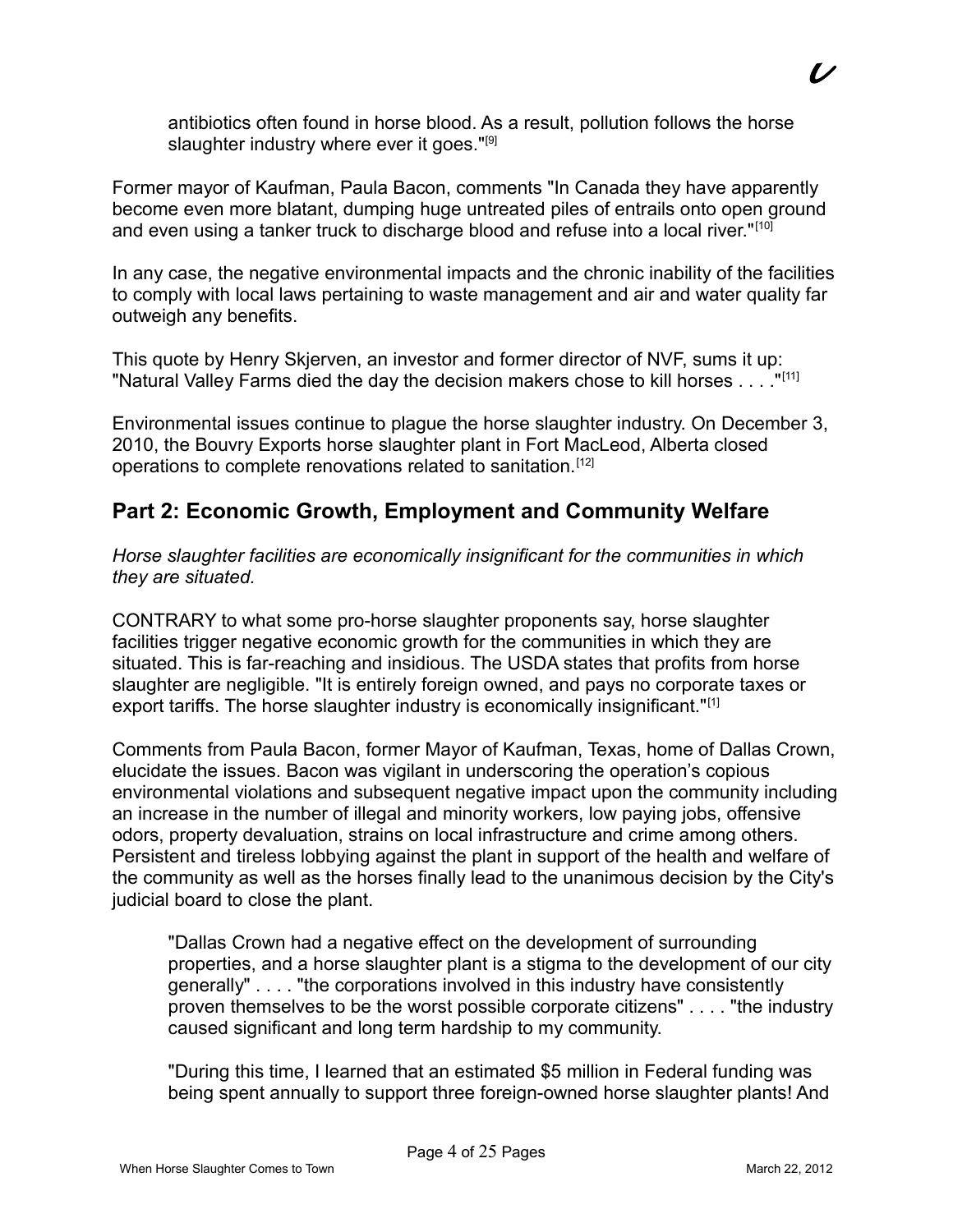when the Dallas Crown tax records were exposed in the city's legal struggle, we found that they had paid only \$5 in federal taxes on a gross income of over \$12,000,000!

"The more I learn about horse slaughter, the more certain I am: There is no justification for horse slaughter in this country. My city was little more than a doormat for a foreign-owned business that drained our resources, thwarted economic development and stigmatized our community. Americans don't eat horses, and we don't raise them for human consumption. There is no justification for spending American tax dollars to support this industry at the expense of Americans and our horses."<sup>[2]</sup>

Dallas Crown had numerous, repeated and unresolved violations to their industrial waste permit – denying the City access to their property for waste water testing despite requirement by city ordinance, city permit agreement, and court order as well as overloading the waste water treatment plant capacity among other serious infractions. Furthermore, in order to accommodate the water generated by the operation, city staff reported that a \$6 million upgrade would be required even though it had been financed to last through to 2015.<sup>[3]</sup>

As with the Dallas Crown Corporation, foreign-owned slaughterhouses formerly in operation paid little to no taxes to the communities where they existed. Any profits were repatriated to European owners who garnered significant benefits through the inexpensive purchase of American horses by "killer buyers" at livestock auctions; horse meat sells for \$20 /lb or more in most foreign countries.

Furthermore, given that agricultural production represents 1.2% of the GDP and only 0.6% of employment nation-wide, building a horse slaughter facility has no significant impact on economic growth but simply serves to whet the palates of European and Asian epicureans.<sup>[4]</sup>

Many horse slaughter plants employ illegal immigrants and ex-felons who have committed violent crimes. The farmed-animal industry, horse slaughter included, deliberately recruits immigrants because they will accept low wages and can be easily manipulated for fear of losing their jobs.<sup>[5]</sup> Their willingness to accept low wages has the potential to drive down wages in areas where this industry operates.

Furthermore, animal processing facilities are one of the most dangerous places in America to work. According to statistics from the US Department of Labor, nearly one in three slaughterhouse workers suffers from illness or injury, compared to one in 10 workers in other manufacturing jobs.

That said several studies show that "more than half of the country's estimated 12 million illegal immigrants are uninsured (out of a total of 47 million uninsured people in the US) and thus likely to use emergency rooms that treat everyone regardless of ability to pay."<sup>[6]</sup> This has the capacity to put a large strain on local government budgets and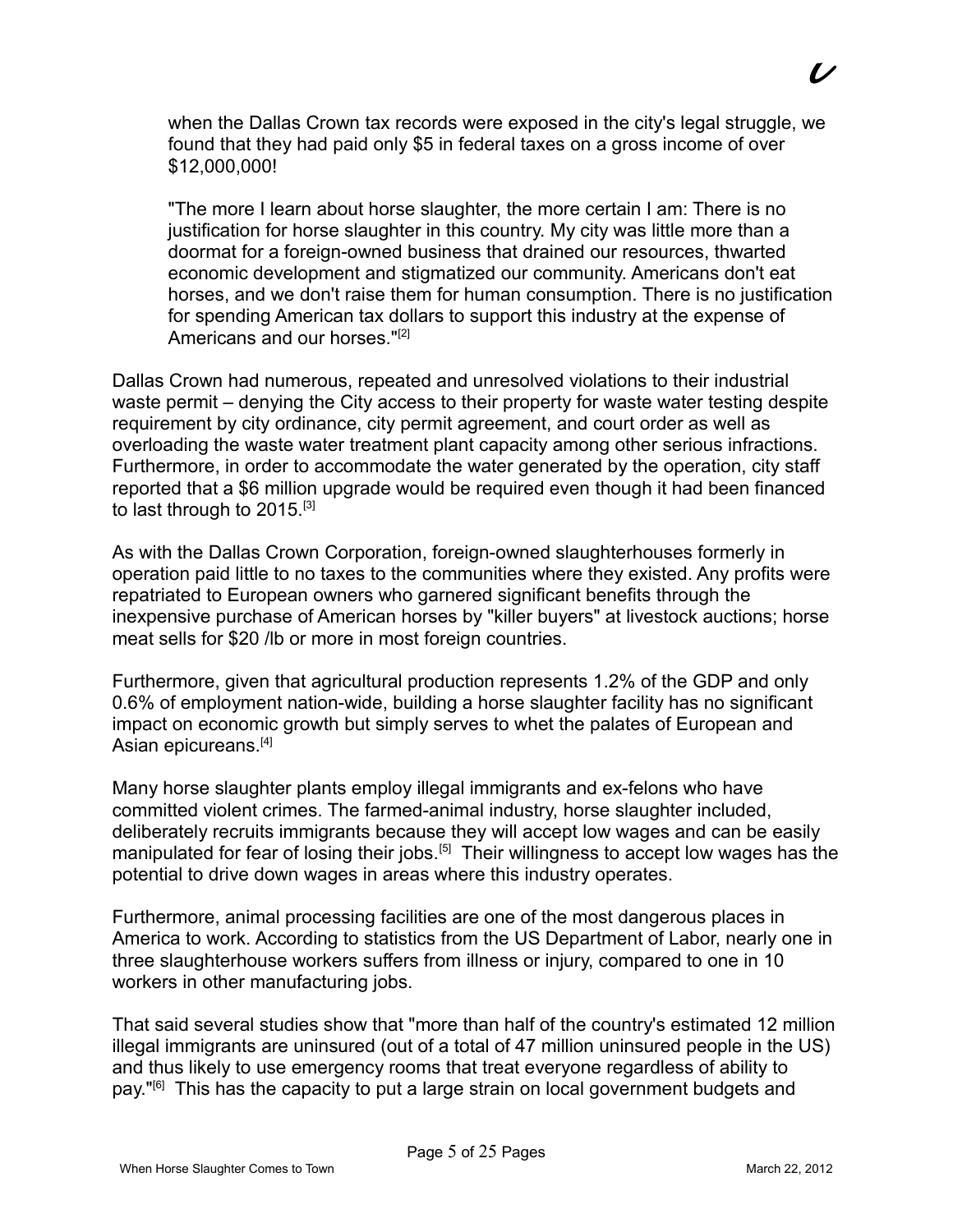potentially lead to significant compensation claims that could deplete state resources.

What's more, the social consequences endured by several towns in the mid-west that have supported such industries are appalling.

According to researcher Amy Fitzgerald, "current statistics on whether slaughterhouses make good neighbors are a fait accompli. The documented crime increases include a 130% increase in violent crimes in Finney County, Kansas (Broadway 2000) and a 63% increase in monthly police bookings in Lexington, Nebraska (Gouveia and Stull 1995). Increases in crime have also been observed in at least one Canadian town to date: the town of Brooks, Alberta witnessed a 70% increase in reported crime."<sup>[7]</sup>

Regardless of what pro-slaughter groups claim, the evidence is unmistakable.

"Low paying wages, increased haphazard populations without stable economic anchors, split up families, and the uneducated unskilled labor force, are not the kinds of dividends any community needs. Cranking up horse slaughter plants in times of economic necessity shows about as much ingenuity as legalizing bordellos. The cure is worse than the disease.  $"^{[8]}$ 

When compared to other dirty, low paying jobs experts portray the industry as uniquely different in terms of spawning societal chaos . . . . "Dis-confirming those theories and finding unique effects of slaughterhouse employment would point to the alternative hypothesis as a possible explanation: that the type of work undertaken in slaughterhouses contributes to the social disruption observed."<sup>[9]</sup>

Research by Anderson, Patterson and Spiegel corroborates this hypothesis.

Unlike other low-paying routinely dangerous industrial jobs, they advise that slaughterhouses are fundamentally atypical. That is, "the correlation between dismembering animals and victimization of less powerful human groups such as women and children is clear and bears itself out in increased domestic violence in communities surrounding slaughterhouses."[10]

#### **Part 3: Legal Implications**

*Legislation and government oversight activities have failed to protect horses from the cruelties inherent to slaughter or toxic horse meat from entering the human food chain.*

LEGISLATION banning the domestic slaughter and export for slaughter of American horses for human consumption has a long history, and continues to be pursued at both the State and Federal levels.

The first legislative action banning horse slaughter and the export for slaughter began at the state level in 1998 in California when Proposition 6 passed with nearly 5 million voters approving the measure.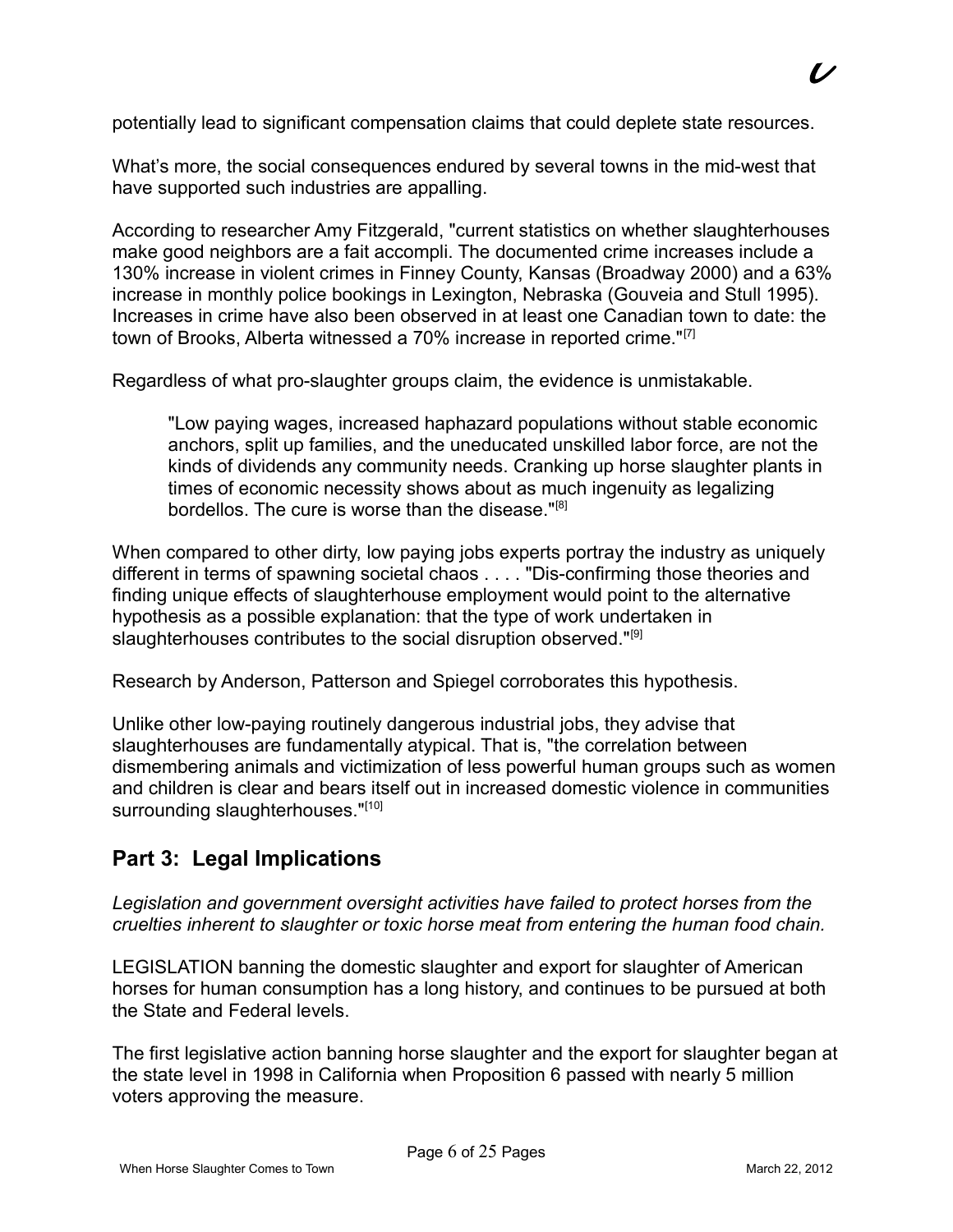The first legislative action banning horse slaughter and the export for slaughter began at the federal level in 2001 in the 107th Congress. Similar bills have been re-introduced in successive Congresses since then, including the current one. None of these bills have been successful, blocked in various Committees.<sup>[1]</sup>

Legislation to ban horse slaughter and export for slaughter is lobbied against vigorously by powerful factions of the animal agriculture industry. It is just as vigorously lobbied for by a strong majority of constituents seeking to bring the slaughter of horses to an end.

#### **Success at the State Level**

The slaughter of horses for human consumption finally ended on US soil when laws were enacted at the state level shutting the three remaining plants – Beltex and Dallas Crown in Texas and Cavel International in Illinois – in 2007. These laws, however, do not prevent the live export of horses for slaughter.

#### **Success at the Federal Level**

#### *Funding for USDA Inspections Cut from the Federal Budget*

During the 109th Congress, sponsors of the American Horse Slaughter Prevention Act (H.R. 503/S. 311) successfully sought enactment of a rider in the Agriculture budget bill denying funding for USDA inspections of horse slaughtering operations under the Federal Meat Inspection Act (21 U.S.C. §§ 601 *et seq*.). Such inspections are required for the marketing of meat considered fit for human consumption, including horse meat.

The funding prohibition was originally enacted in 2005 as part of the FY2006 Agriculture Appropriations Act. However, the USDA responded by adopting new rules that allowed the slaughterhouses to pay for the inspections themselves. A 2007 court ruling ordered the USDA to stop these inspections, thereby ending the possibility of horse slaughter.<sup>[2]</sup>

This USDA defunding measure was continued in the Agriculture Appropriations Bill for each following fiscal year until FY2012. See more below. *Funding for Necessary Inspections Sought by States*

Following the federal funding cuts for USDA horse slaughter inspections, state legislators began introducing bills to pave the way for the return of horse slaughter to US soil at the urging of the pro-horse slaughter lobby. Their goal was to find a way to bypass federal law by creating their own state horse meat inspection programs.

Federal agriculture officials called that presumption into question, stating that the restrictions that ban USDA inspectors from overseeing the killing and processing of horses also apply to all state inspection programs.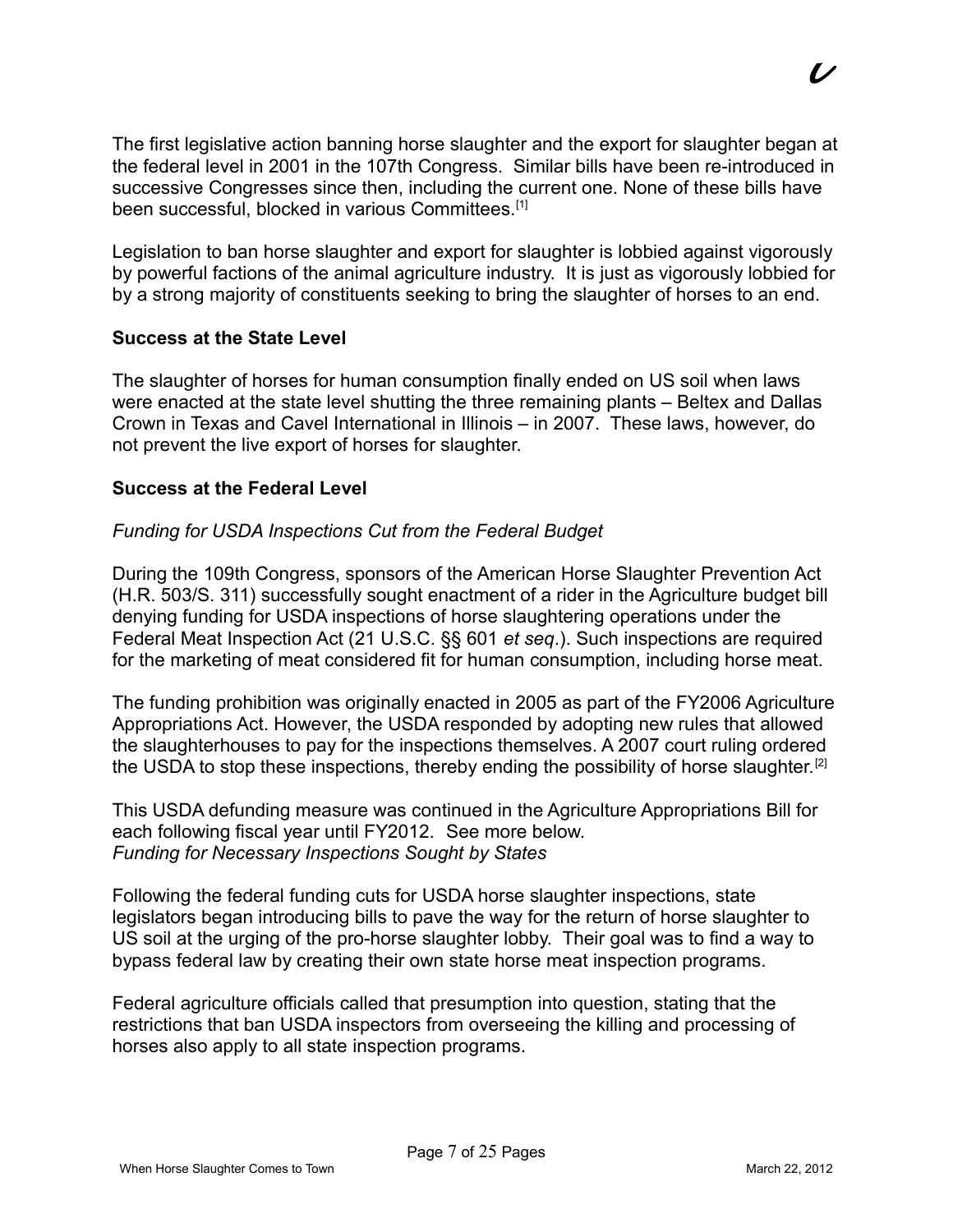"There is no possibility under the current law for a state-inspected meat plant to ship any meat, interstate or internationally, for human consumption," said USDA spokesman Neil Gaffney.<sup>[3]</sup>

Thwarted at the state level, the pro-horse slaughter lobby returned to Washington to seek what they wanted.

#### *Federal Funding for Inspections Reinstated*

The spending cut for USDA inspections necessary to export horse meat for human consumption came to an abrupt halt in 2011 when President Obama signed the Agricultural Appropriations Bill for FY2012 into law. The provision was removed, reinstated and removed again from the bill in Committee by Tea Party Republicans using the "closed door session" trick at the behest of the horse slaughter lobby.<sup>[4]</sup>

However, the Agriculture Appropriations bill did not allocate any new spending to pay for horse meat inspections which opponents claim would cost taxpayers \$3 million to \$5 million a year. In order to pay for these inspections, the USDA would be forced to find the money in its existing budget at a time when Congress and the White House are constantly seeking ways to reduce federal spending.

The fiscal year for the Agriculture Appropriations bill ends September 30, 2012. Legislators favoring a ban on horse slaughter are determined to see the funding for USDA inspections necessary to export horse meat for human consumption cut once again for the next fiscal year. There is every reason to believe they will be successful.

#### *Live Export of Horses for Slaughter Continues*

It is important to note that none of the legislative activities cited above ended the live export of American horses across US borders for the purposes of slaughter but increased it dramatically. Latest government reports show that approximately 150,000 American horses are killed each year in Mexico and Canada, virtually the same number as when plants were in operation on US soil. This includes live export of young horses to Japan to be slaughtered for their meat.

#### **Other Federal Activity**

#### GAO Report

On June 22, 2011 the long-awaited United States Government Accountability Office (GAO) report<sup>[5]</sup> requested by the Senate Appropriations Committee in 2010 was released for public scrutiny. The GAO was asked to investigate and report on any inadvertent consequences that arose as a result of the cessation of horse slaughter on US soil in 2007. (i.e. the effect on the market, market changes on various organizations and challenges in the transport and welfare of US horses exported for slaughter).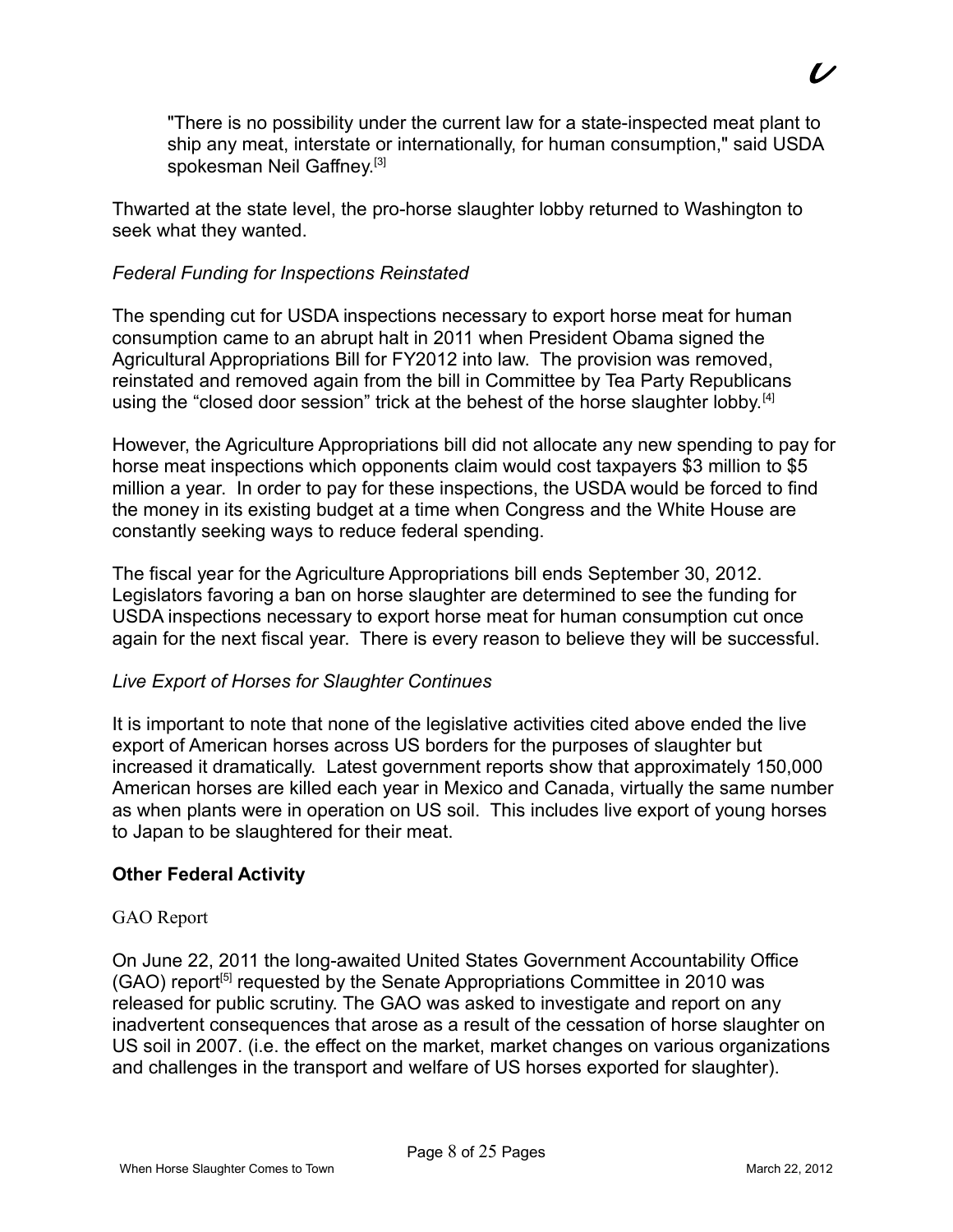By all accounts the first intimation of deceitfulness, later confirmed, evolved with a statement made by paid horse slaughter/meat packing lobbyist Charles Stenholm months before its release that alluded to the fact that the findings of the GAO survey would be favorable from a pro-slaughter perspective.<sup>[6]</sup>

While the way the information was gathered and whom it was gathered from is disturbing, the most important aspect of the GAO report is its recommendations. The GAO's principle recommendation was:

"*Congress may wish to consider instituting an explicit ban on the domestic slaughter of horses and export of U.S. horses intended for slaughter in foreign countries."* 

The GAO's secondary recommendation was:

*". . . . that Congress may wish to reconsider restrictions on the use of federal funds to inspect horses for slaughter"*.

Although these two recommendations are contradictory in nature, it is important to note that the GAO's principle recommendation is to institute an "explicit ban" on the slaughter and export for slaughter of American horses. This was based on the conclusion that the USDA did not conduct their monitoring duties properly.

The GAO's second recommendation was to restore the USDA inspections necessary to export horse meat. This would potentially open the door to the return of horse slaughter in the U.S. This has not turned out to be so, not is it ever likely.

FDA Petitioned to Remove Horses from Human Food Chain

The US Food and Drug Administration (FDA) is being petitioned to prevent former companion, working and competition horses from entering the human food chain.

Front Range Equine Rescue and The Humane Society of the United States say the FDA does not adequately regulate what they describe as potentially toxic meat from these sources. Their petition says some drugs given to these horses throughout their lives are banned by the FDA because of their risks to humans.

"Using these horses for human consumption creates an unacceptable and illegal public health threat under the Food, Drug and Cosmetic Act," the groups said.

The petition requests that the FDA certify all horses and horse meat from American horses as "unqualified" for human consumption. If successful, this will end the slaughter of American horses for human consumption.<sup>[7]</sup>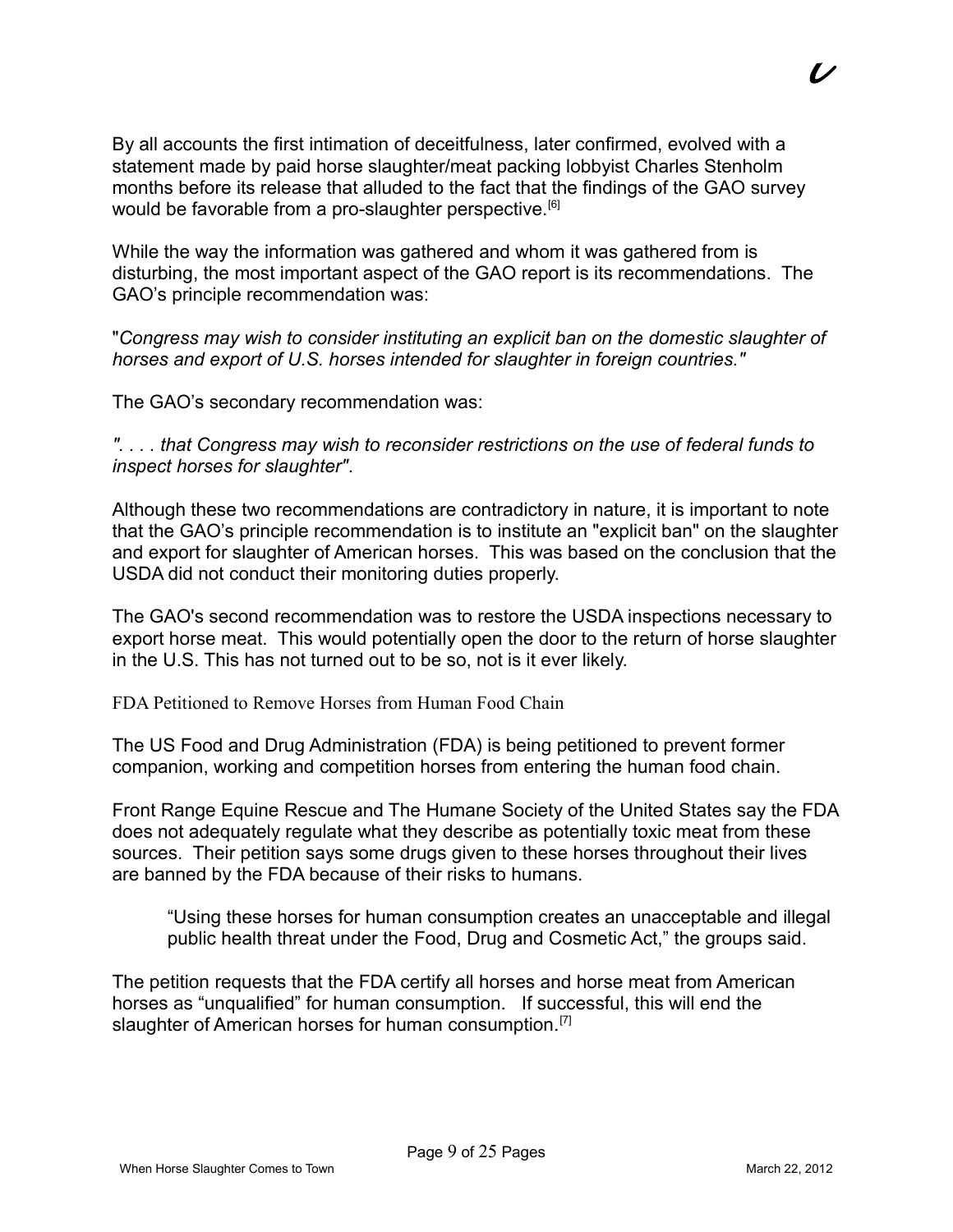#### **European Sanctions Regarding American Horse Meat**

#### *EU Quarantine of American Slaughter Horses Bound for Canada*

Apart from the obvious legal ramifications in North America, there is yet another reason to avoid re-opening horse slaughtering facilities.

In 2009, the Int'l Fund for Horses began alerting the European Parliament of the fact that "horse meat exported from North America to EU member countries where it is eaten, is adulterated because of the presence of Bute<sup>[8]</sup> and other prohibited medications routinely given to horses in the United States and Canada."[9]

The Int'l Fund for Horses were proven justified in doing so.

Decades of USDA studies asserting Canadian horse meat is chemically harmless have been branded bogus by a new peer reviewed scientific study. The paper, titled "Association of Phenylbutazone Usage With Horses Bought for Slaughter: A Public Health Risk" appeared in the journal Food and Chemical Toxicology.<sup>[10]</sup>

This study questions USDA and CFIA horse meat testing capabilities. USDA and CFIA programs have consistently given horse meat exported for the dinner tables of Europe and other destinations a clean bill of health despite containing residues of Bute and scores of other dangerous chemicals potentially toxic to humans.

The EU responded with a new directive that equines from North America must be quarantined for a period of six months prior to slaughter for human consumption. Equine owners would now be required to record medical conditions and treatment history if they intend to present their horses for slaughter for human consumption.

The required records are in the form of an Equine Information Document (EID) that must be presented for each equine processed for edible purposes in a CFIA inspected processing facility start on July 31, 2010 forward.<sup>[11]</sup> This rigorous enforcement of food safety regulations closely follows the current regime in Europe wherein EU countries use a "passport system" for slaughter animals that serves to document what substances animals have received over their lifetimes with the purpose of banning meat tainted by drugs. In the instance of horses, this would include those commonly given to horses, such as antibiotics, wormers and Bute, among others.<sup>[12]</sup>

Any country that intends to export food animals to the EU must have proper documentation and procedures in place that parallel those in the EU.<sup>[13]</sup>

The Int'l Fund for Horses, unhappy with the CFIA's response to the EU directive states:

"The CFIA have devised a system of merely reporting horse health histories, instead of quarantining them, as ordered by the European Union's recent directive regarding slaughter horses in North America.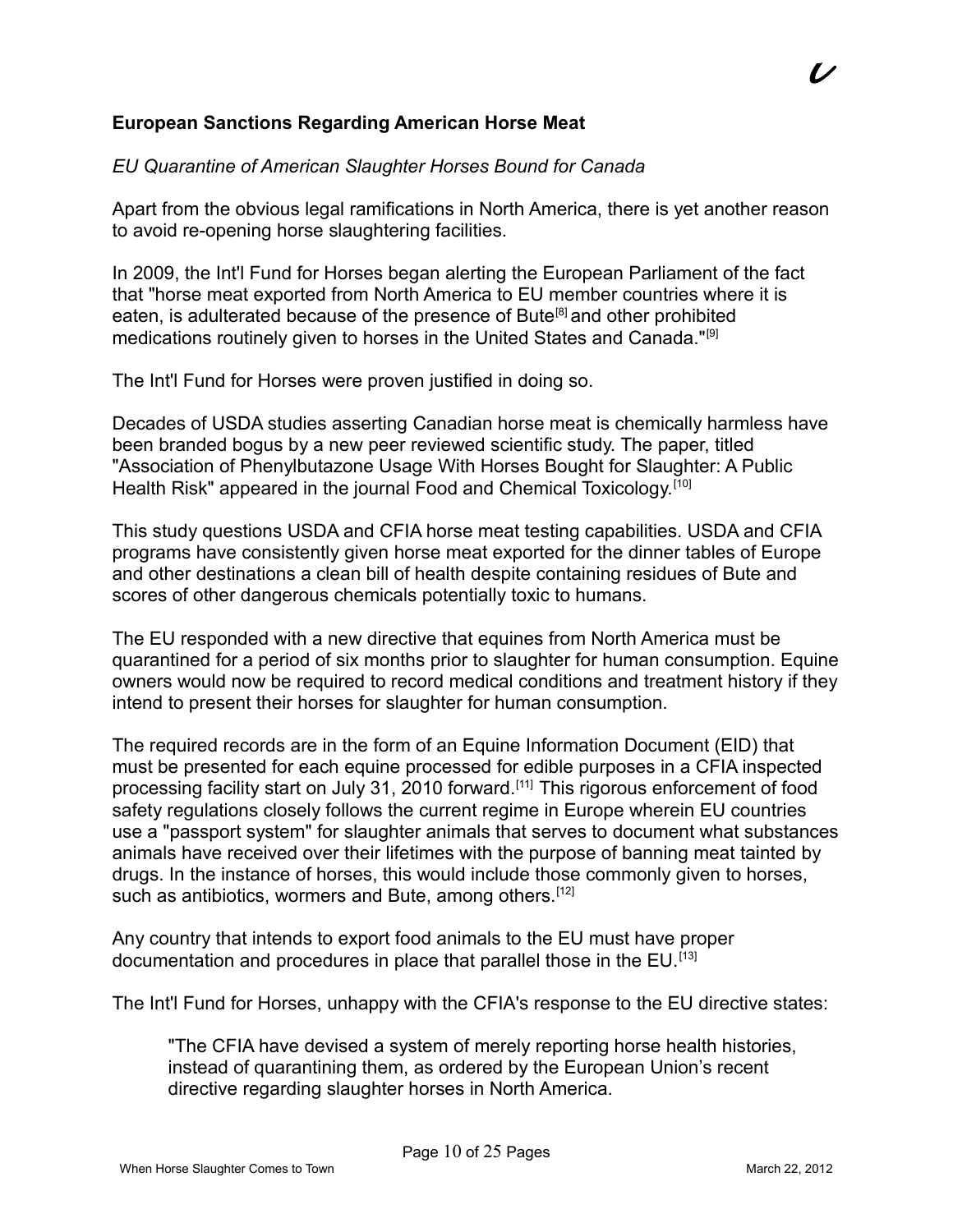" Moreover, in 2007, a Wisconsin woman "has been fined for selling horses without testing them for disease and forging documents claiming the tests had been done." Although this took place before the EU mandate, this is an obvious warning that the CFIA cannot rely on the integrity of its Equine Information Document."[14]

In an interview with Henry Skjerven, a former director of the Natural Valley Farms slaughter plant in Saskatchewan, Canada, the truth behind horse slaughter becomes apparent:

"Unfortunately, North America, and Canada, were never geared for raising horses for food consumption. The system as it stood when we were killing horses was in no way, shape or form, safe, in my opinion."

Skjerven states further:

"We did not know where those horses were coming from, what might be in them or what they were treated with. I was always in fear - I think that it was very valid - that we were going to send something across there [to the EU] and we were simply going to get our doors locked after we had some kind of issue with the product."[15]

#### *Implementation and Enforcement of EU Sanctions*

Since the execution of the new EU directive in Canada as of July 31, 2010, the enforcement of these new regulations appears to be comparatively lax.

The flow of horses across the border from US livestock auctions and killer buyers to Canada has not waned, nor has anything been reported on refusal of loads at the slaughter plants. Seemingly then, the EU continues to import drug-tainted horse meat.

Over 50% of the horses slaughtered in Canada for human consumption come from the US. Most, if not all, have received many of the drugs banned from the food chain and will not be quarantined for the requisite time frame for these drugs to have been eliminated from their systems.

In particular, Bute is administered on a regular basis to relieve pain, particularly in sport horses, and is inappropriately likened to the term "aspirin". In fact, any animal that receives Bute is banned from ever entering the food chain as it is a known carcinogen thereby completely eliminating them from human consumption.

Even more alarming, some kill buyers have indicated that they are unconcerned about the new regulations and will simply falsify the required Equine Information Document (EID) paperwork themselves. This is a common occurrence for other test certificates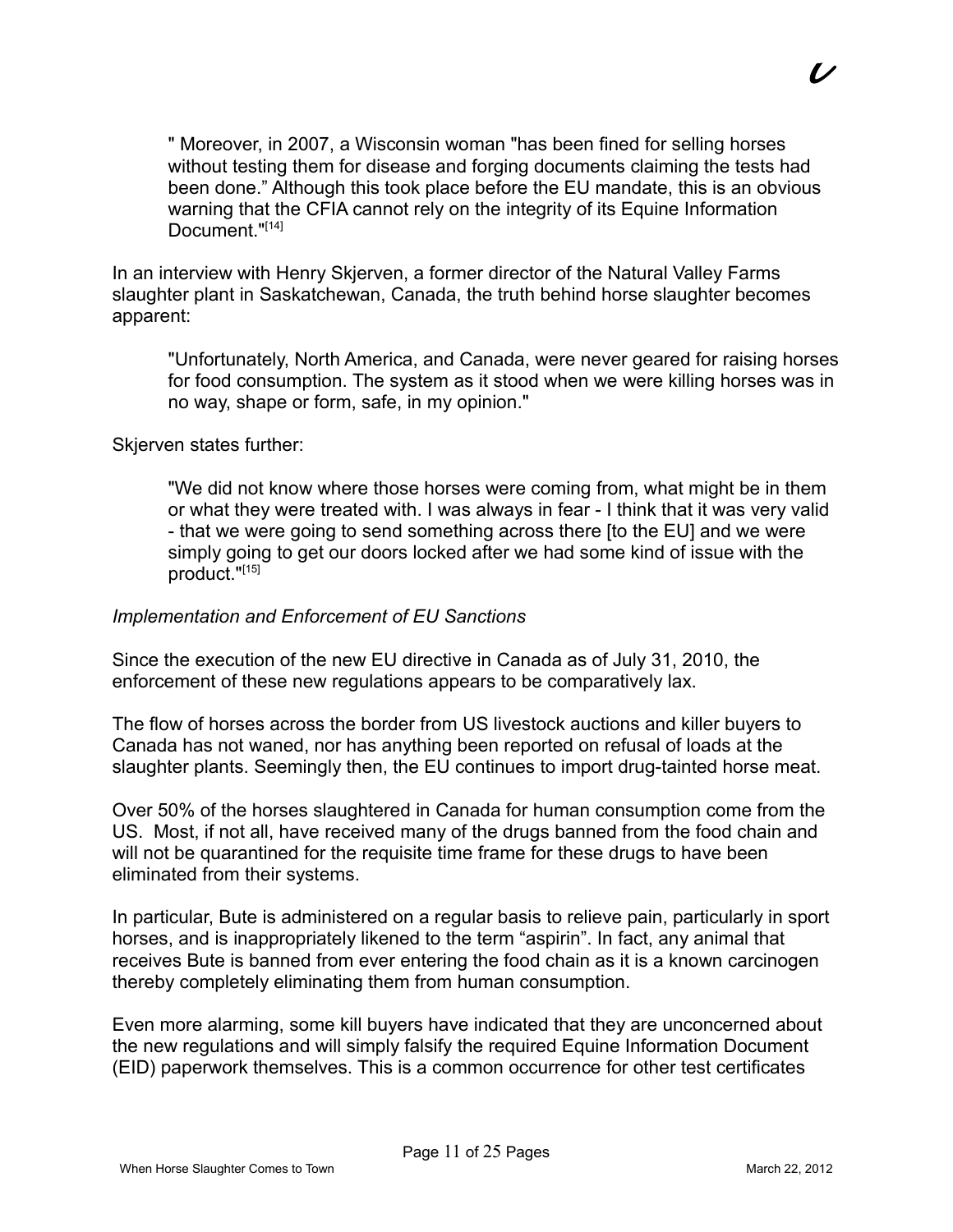(e.g. Coggins) which are routinely anecdotal. The question then remains. How will the CFIA and EU regulators verify compliance?

#### *Canadian Horse Defence Coalition Investigation*

In early December 2011, the Canadian Horse Defence Coalition (CHDC) released footage and photos obtained by an anonymous source at Les Viandes de la Petite-Nation in St. Andre-Avallin, Quebec.<sup>[16]</sup> This is the third such investigation in recent years at other Canadian slaughterhouses that has uncovered countless problems relating to both animal welfare and fraudulent documentation regarding the drug history of horses sold to slaughter.

Alarming from a food safety perspective and compliance with the EID regulations was the disturbing inconsistencies and missing information on the EID forms where all documents examined revealed omissions to varying degrees. This ranged from incomplete owner/agent information to several instances where the accompanying photographs failed to match that of the horse. Moreover, it was found that as many or more than six were racehorses, one of which had competed just three months prior to slaughter. This is in complete violation of the EU and Canadian regulations given that undeniably these horses were administered Bute which unquestionably identifies the fraudulent practices conducted by the CFIA.

Not only were there glaring inconsistencies in documentation but the anonymouslycaptured footage revealed inhumane stunning practices that failed to render at least 40% of the horses immediately unconscious with some still alive during the slaughter process. In one extremely disturbing scene, a large Belgian horse received an unbelievable 11 stunning attempts.

In any case what is unfathomable is that the CFIA persist in contributing to heightened food safety risks while allowing the importation of US horses without proper documentation. Indeed, how can this continue, especially in light of the stringent new regulations that are to be implemented by 2013?<sup>[17]</sup>

#### *EU Inspection of Mexican Horse Slaughter Plants*

In May of 2011 a report was released by the European Commission Food and Veterinary Office (FVO) regarding inspections of EU regulated plants in Mexico slaughtering horses for human consumption during the latter part of 2010.<sup>[18]</sup>

The objective of the FVO was to verify the consistency and accuracy of meeting EU requirements for importing horse meat for human consumption.

In the report filed by the FVO a number of serious infractions and actions taken were cited. Some of these violations that failed to meet EU regulations included; hygiene and water quality provided for the horses, non-traceable carcasses some of which were in contact with EU eligible horse meat, presence of EU prohibited drug residues, falsified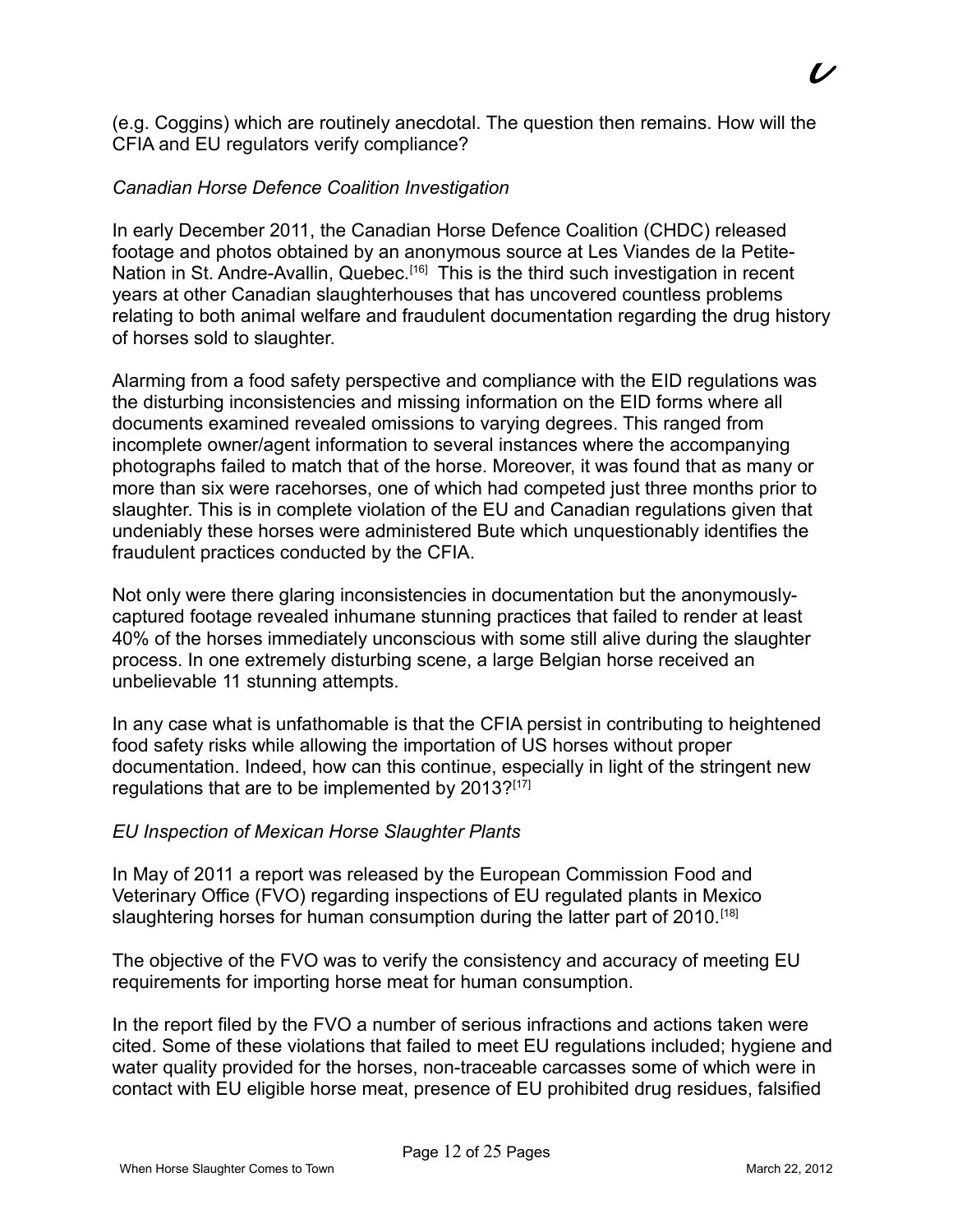sworn statements regarding veterinary medical treatment histories including cases of positive results for EU prohibited drug residues; as well as the transportation of horses in advanced stages of pregnancy, with health problems or illness that were rejected at the border.

No doubt if similar inspections were conducted in Canada the same findings would prevail. It is beyond comprehension how these fraudulent practices continue particularly in light of the serious implications of food safety for human consumption and is nothing more than criminal.

#### *Introduction of Enhanced EU Sanctions*

While the current system may be inadequately implemented, this initiative is only the first in a series of new regulations that by 2013 are expected to generate an electronic database with full medical histories wherein the EID is to be an implanted microchip in each and every horse destined for slaughter. Any horses flagged for banned substances will be considered ineligible.

How then will the current enforcement of these regulations develop to guarantee this happens? It is doubtful they will comply or adopt any formal procedures to provide sufficient information for the completion of a Canadian EID.

#### *Collapse of Horse Meat Market Anticipated*

The market for North American horse meat may be on the verge of collapse.

Many European importers have promised customers that they will no longer purchase horse meat from the North American supply chain. This stems in part from the realization of the extreme cruelty of the slaughter pipeline in North America and Mexico, as exposed by GAIA, a respected animal welfare in Belgium, and Animals' Angels USA, <sup>[19]</sup> together with the growing awareness that horses in North America are not subject to the restrictions that apply to traditional food animals and have been administered otherwise forbidden drugs.

#### *Canadian Legislation to Ban Horse Slaughter*

Additionally, Canada tabled first time legislation banning horse slaughter.

On June 16, 2010, Canadian Parliament by MP Alex Atamanenko (NDP Agriculture Critic) tabled a Private Member's Bill, C-544<sup>[20]</sup>, banning the slaughter of horses for human consumption.

The underlying basis of the bill is directly related to food safety as horses in North America are not primarily raised for human consumption.<sup>[21]</sup> Moreover, it is an explicit response to the current EU regulations given that the majority of slaughter-bound horses cannot be in compliance with the EU quarantine mandate due to enforcement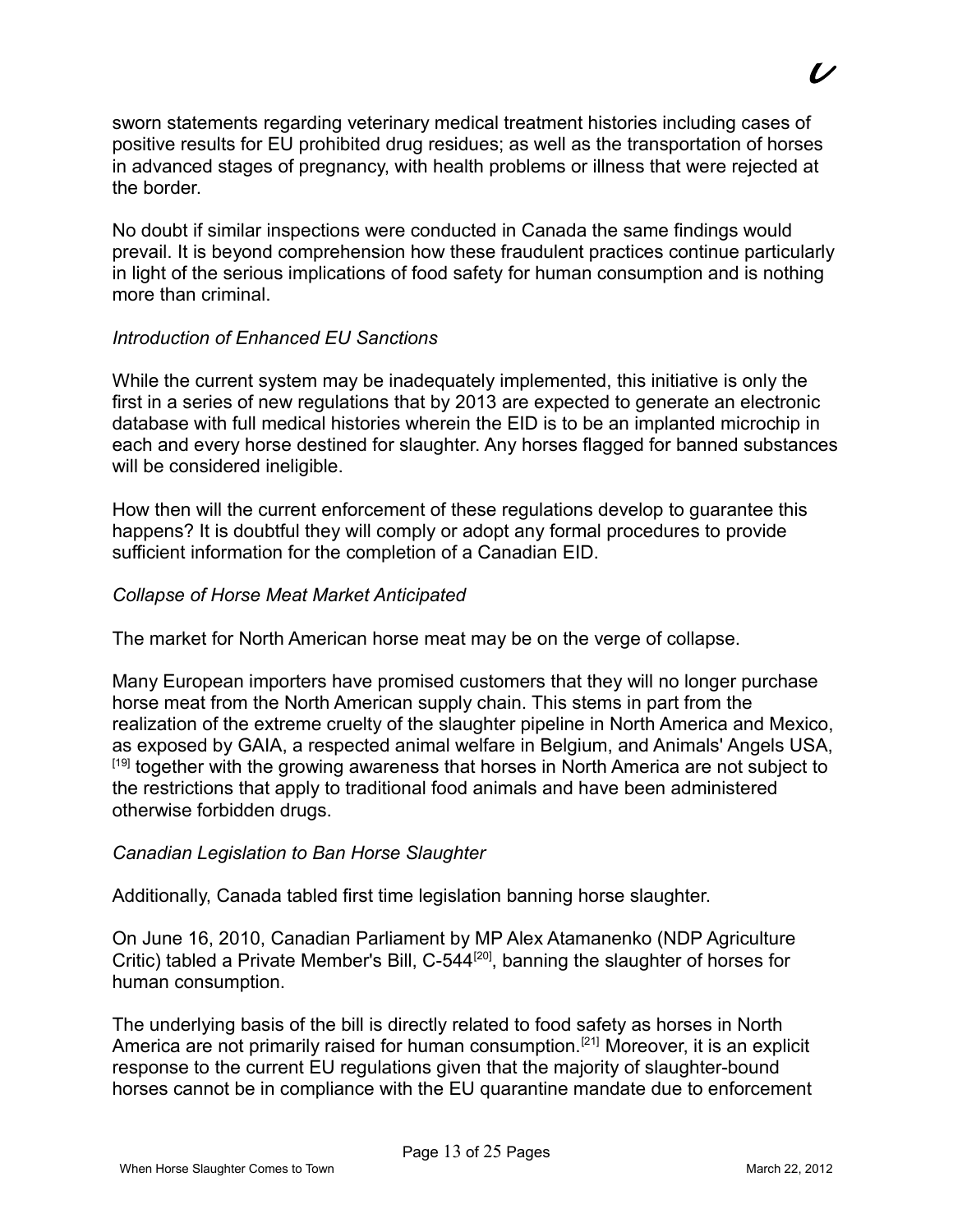failures.

C-544 did not advance before the Session adjourned. However, thousands of signatures were gathered on petitions in nearly every province. On October 5, 2011 the bill was re-introduced as Bill  $C$ -322<sup>[22]</sup> in the current session and the signed petitions carried forward. The bill currently sits in its first reading in the House of Commons.

#### **Part 4. Opposition to Horse Slaughter**

*There will always be animal welfare groups, advocates and horse loving citizens diligently working to bring a complete end to horse slaughter.*

#### **Formal and Informal Polls**

State and nationwide polls show that the greater part of the American population is strongly opposed to horse slaughter. Some examples are:

**1995**:A national call in television poll resulted in 93% of callers demanding that "the killing of horses for meat be banned."

**1997**:A state-wide poll taken in California revealed that 88% of those questioned were opposed to horse slaughter.

**1999**:A poll conducted in New York State yielded the following results:

- 91% considered horses companions, recreational or sporting animals 72% would never eat horse meat
- 73% believed that the manner that horses are slaughtered is cruel and inhumane 81% personally opposed the practice of horse slaughter.<sup>[1]</sup>

**2012**: In February 2012, The American Society for the Protection of Animals announced the results of a poll conducted by Lake Research Partners revealing that 80 percent of American voters are opposed to the slaughter of horses for human consumption. The nationwide survey reveals that Americans oppose horse slaughter overwhelmingly regardless of their gender, political affiliation, whether they live in an urban or rural area, or their geographic location. Further, it confirms that a vast majority of horse owners are also against the slaughtering of our nation's equines.<sup>[2]</sup>

#### **Documented Cruelty**

There are countless reasons to oppose horse slaughter taken from citations of information presented during hearings on anti-horse slaughter legislation. The following are two of the many accounts of the horse slaughter industry.

#### **1. Testimony**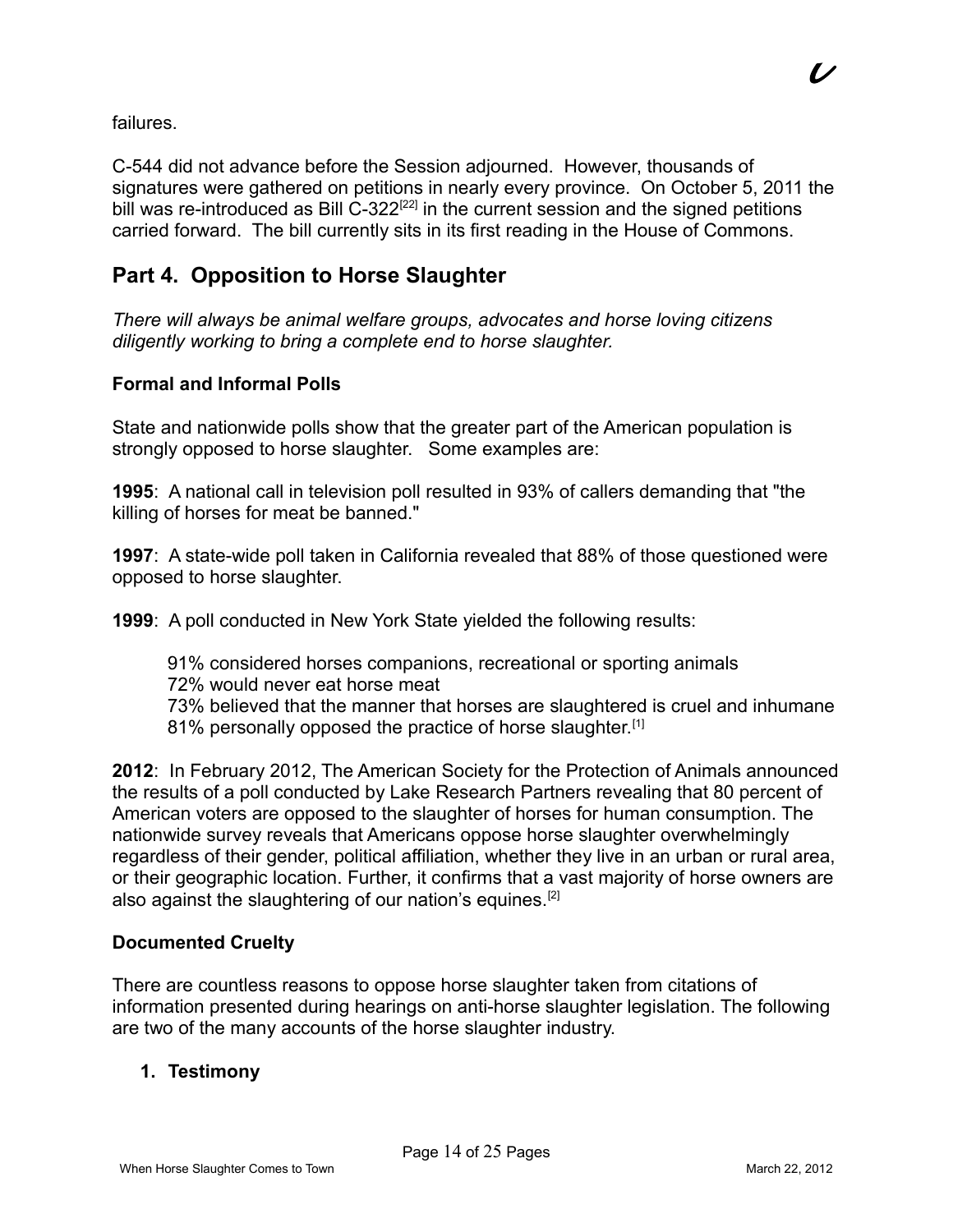Liz Ross, federal policy adviser to the Animal Welfare Institute in Washington, D.C., testifying before a Congressional Subcommittee, states:

"Dozens of horses were already in the kill-pens destined for slaughter. Of those horses that went through the auction ring I was able to purchase three, all of whom undoubtedly would have otherwise gone to slaughter. One was in such bad shape that she should have never been brought through the ring and we had her euthanized on the spot. The other two were placed at an equine rescue facility in New Jersey where they still live today.

"The pure animal suffering and terror I witnessed that day at New Holland was . . . fundamentally disturbing as was everything I subsequently learned about the horse slaughter industry.

"In slaughter, horses suffer long before they reach the slaughterhouse. Crammed onto double deck trailers designed for cattle and sheep, horses travel in a bent manner for more than twenty-four hours without food, water or rest. In fact, so paltry are current regulations and so brutal is the trade that heavily pregnant mares, blind horses and those with broken limbs are regularly sent to slaughter.

"It is also noteworthy that in Mexico the captive-bolt gun is often passed over in preference to the 'puntilla' knife which is used to stab the horse in the spinal cord to the point of paralysis before the animal is strung up and quartered, often while still alive. In fact, one of the Mexican plants that was the subject of an undercover investigation exposing this horrific practice employs lobbyists who work the halls of Congress to defeat this bill. Mr. Chairman, this is pure animal cruelty, through and through, and it must end."<sup>[3]</sup>

Testifying before Congress, Dr. Nicholas Dodman, BVMS, MRCVS, Professor, Section Head and Program Director of the Animal Behavior Department of Clinical Sciences at Tufts' Cummings School of Veterinary Medicine in North Grafton, Massachusetts, states:

"Horse slaughter has never been considered by veterinary professionals to be a form of euthanasia. Congress and the general public must hear from veterinarians that horse slaughter is not and should not be equated with humane euthanasia. Rather, the slaughtering of horses is a brutal and predatory business .... One need only observe horse slaughter to see that it is a far cry from genuine humane euthanasia."[4]

#### **2. Video Documentation**

Horrors of the carnage that takes place inside Canadian horse slaughter plants is well documented.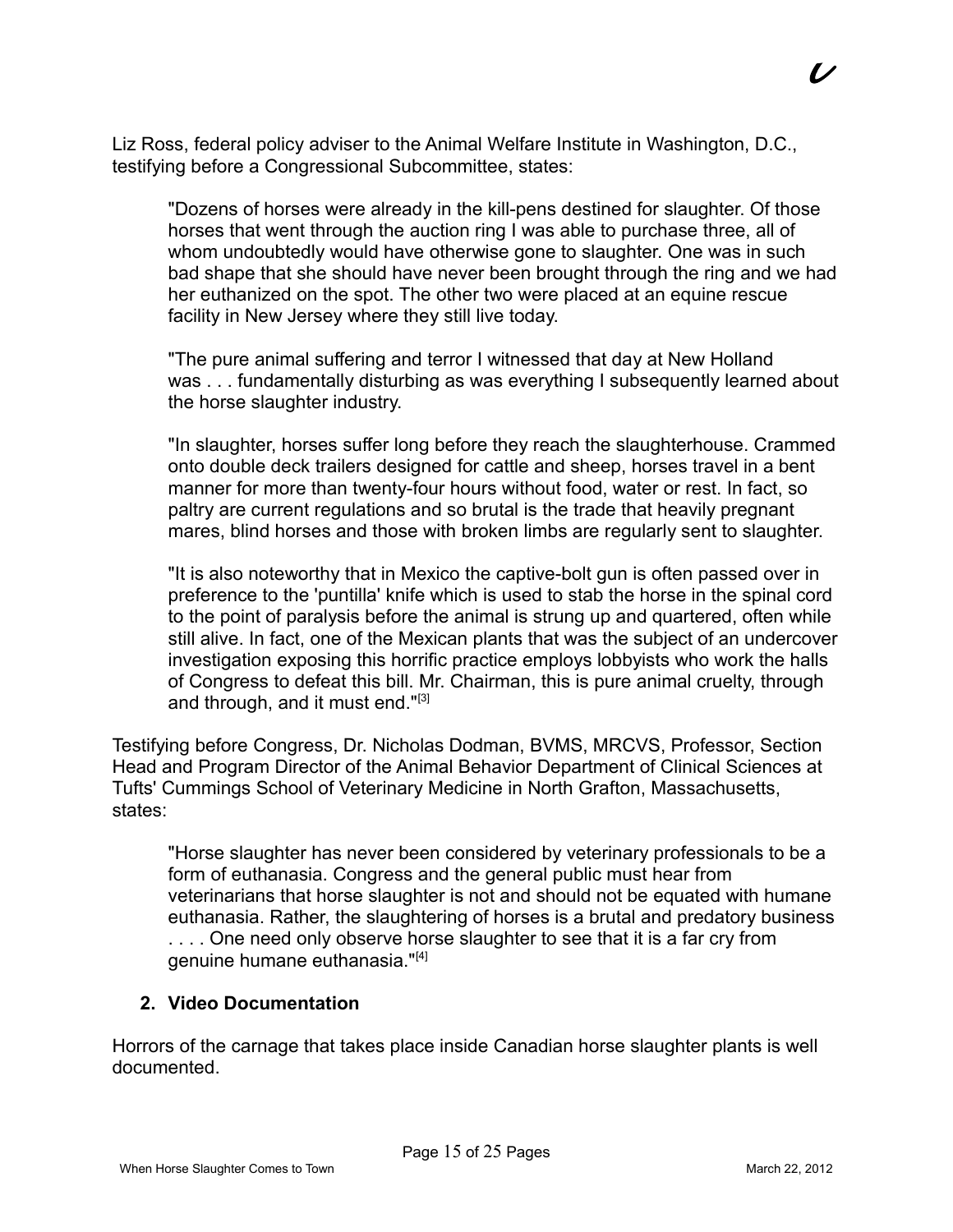The Canadian Horse Defence Coalition (CHDC) released video footage in two horse slaughter facilities, Bouvry Exports (Fort MacLeod, ALTA) and Viandes Richelieu (Massueville, PQ), taken in February, 2010.

Both of these videos exposed practices that fail to meet humane slaughter standards used by the Canadian Food Inspection Agency (CFIA) to audit Canadian slaughterhouses. These plants are clearly mismanaged and even in the presence of CFIA inspectors, abuse prevails.

A statement from the World Society for the Protection for Animals describes the tragic scenario.

"It is clear that neither the facilities nor the behavior of the personnel shown are suited to the humane slaughter of horses, and that extreme suffering results for many individual animals. Problems include failure to restrain each animal's head properly before shooting, shooting from too great a distance, shooting in the wrong part of the head or body, failure to follow up with an immediate second shot in animals that were not killed by the first, hoisting apparently conscious animals, and - in the case of the Richelieu plant - cruel handling and treatment of the horses, including excessive whipping and overuse of an electric prod as well as an apparent callous disregard for the animals' suffering. An additional cause of very major concern is the presence of what appear to be either plant supervisors or inspectors who observe the employees' actions and yet do nothing."<sup>[5]</sup>

Dr. Nicholas Dodman, BVMS, MRCVS, states:

"Noise, blood and suffering is what you get at the Bouvry equine slaughter plant: Horses kicking after they have been shot, sinking down and rising up; sometimes periods of struggling or paddling before a second or third shot has to be administered. This atrocity goes against all veterinary guidelines for humane euthanasia.

Terror and suffering is the rule at this equine house of horrors … and all in the name of the gourmet meat market."<sup>[6]</sup>

This sweeping investigation stirred much controversy and outrage with the public especially after the CFIA when confronted with the violations of their own regulations, found no major deficiencies, or intent of abuse toward the horses. Even the Calgary RCMP who probed the allegations acquiesced to this ruling. Based on this video documentation, it seems surreal that the RCMP could find no evidence of cruelty.

The public in both Canada and the US were appalled by the government's apathetic reaction to this situation given that this was the second time in two years that undercover footage of horse slaughter operations in Canada revealed horrific and inhumane treatment of slaughter horses.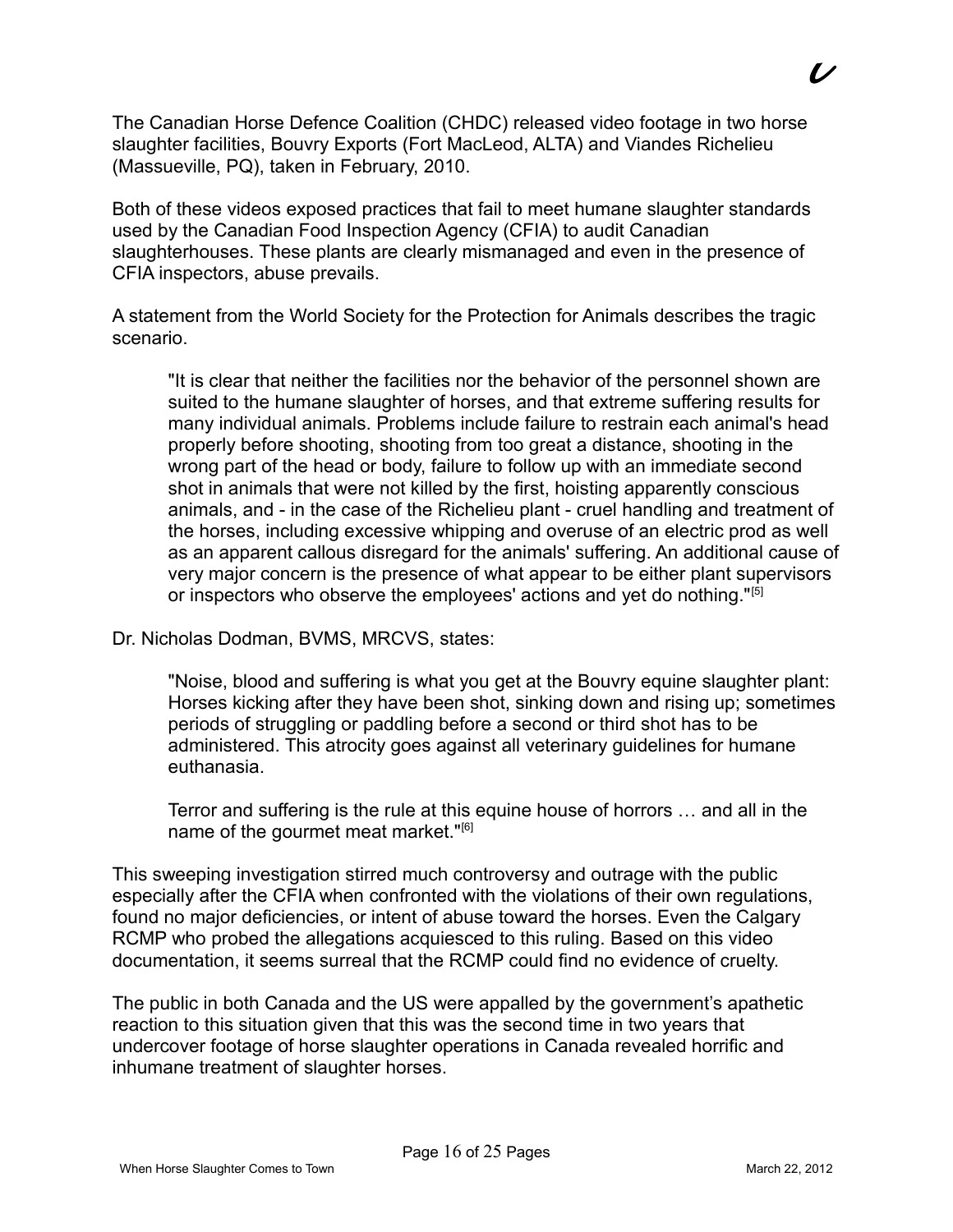#### **Grassroots Movement Against Horse Slaughter**

There will always be animal welfare groups, advocates and horse loving citizens constantly working to bring a total end to the slaughter of this beloved equine. These groups of individuals work tirelessly to recruit their friends, families and colleagues to the anti-horse slaughter movement, urging them to rise up against the brutal practice of horse slaughter.

Laura Allen of the Animal Law Coalition states:

"Horse slaughter is nothing more than abuse and it is being inflicted upon an animal that has never historically been considered a food animal, but rather a working partner and friend to man. An animal used primarily for pleasure, work, recreation and sport. The lies of the horse slaughterers can't stand up to the graphic footage of the realities."[7]

With increasing participation in social media networks, it is faster and easier than ever to source the latest information concerning horse slaughter, share it immediately with others, and mobilize tens of thousands to take action within a matter of days or hours.

Take for example the following recent events:

Attorney Cynthia MacPherson and local citizens basically ran Unified Equine out of town when the group attempted to bring a horse slaughter plant to the Mountain Grove area of Missouri, protesting against it at local organizational meetings, at one point booing the banker when he tried to speak.<sup>[8]</sup> Area horse lovers also created a Facebook page, Missourians Against Horse Slaughter, and launched an online nationwide petition at Change.org that had 14,258 signatures as of this writing.<sup>[9]</sup>

Additionally, in a letter to Unified Equine's attorney of record MacPherson challenged the way the organization solicited investors for the project, risking \$6M of taxpayer dollars if they failed.[10] The letter went viral within minutes. The response of the local community was swift and effective. Although they denied it, Unified Equine was forced to look for another location for their horse slaughter facility.

#### **Part 5: Alternatives to Horse Slaughter**

*Slaughter is a useless as a tool for controlling the unwanted horse population.*

WITH the devastated economy, its slow recovery and the closure of all horse slaughter facilities in the US, pro-slaughter groups want you to believe there is no alternative. A study examining horse slaughter trends in the United States, Canada and Mexico carried out by researchers in conjunction with Animal Law Coalition shows otherwise.

Backed by data from the United States Dept of Agriculture, the Canadian Food Inspection Agency, the Bureau of Labor Statistics and other government and private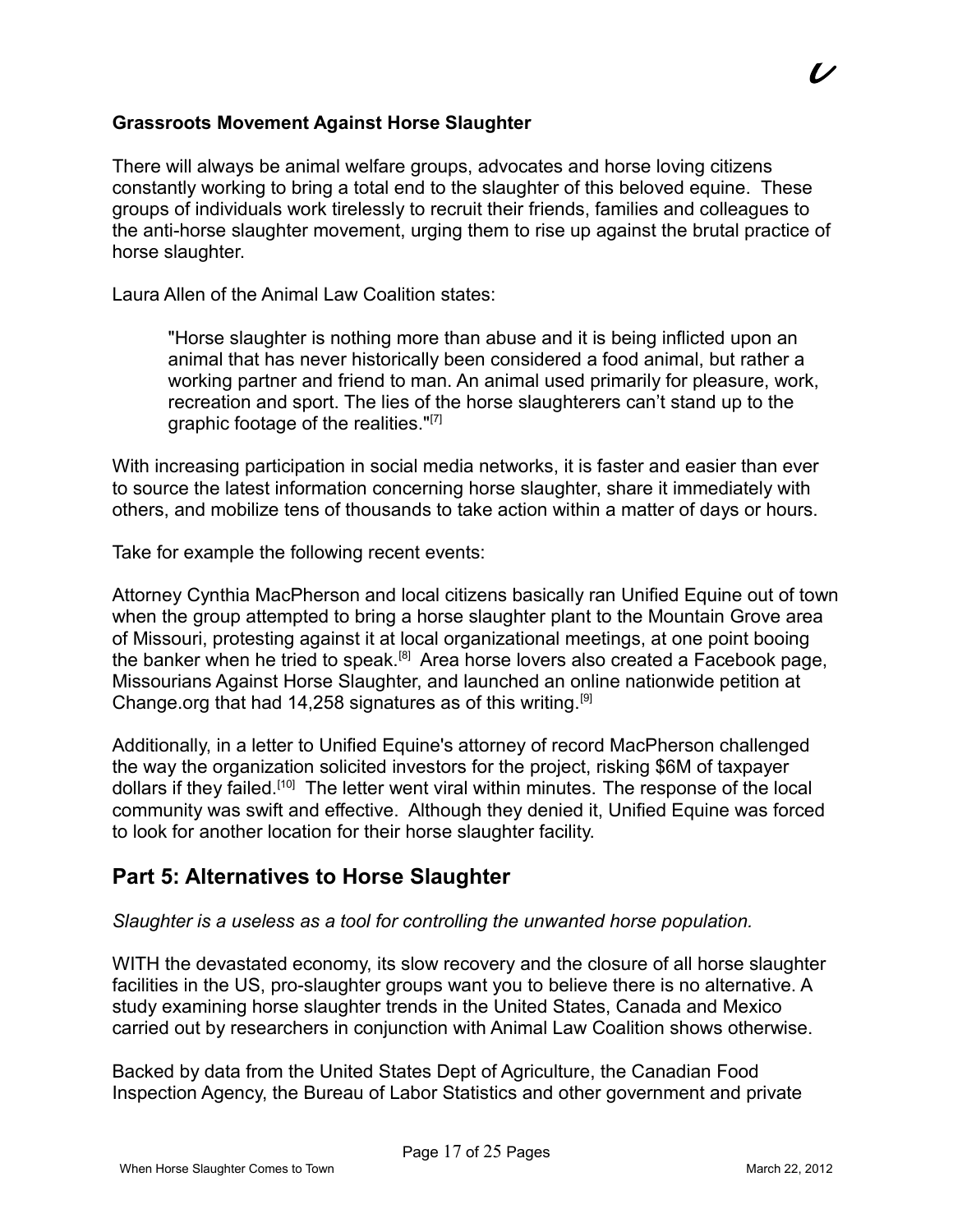sources, the conclusion was that the demand for horse meat is controlled by foreign markets rather than a surplus of unwanted horses. Europeans and Asians regard horse meat as a delicacy.<sup>[1]</sup>

John Holland, senior analyst for AAHS (Americans Against Horse Slaughter) explains:

"Slaughter is useless as a tool for controlling the unwanted horse population and instead simply creates a market that competes with potential buyers of horses and encourages a continuous supply.

"The trends are irrefutable. We found that equine abuse levels are clearly linked to economic conditions but that slaughter trends were antithetical to them for most of the study period.

"The demand for horse meat creates a market where horse slaughter 'kill buyers' compete with other people who want to buy horses. This encourages owners to supply that market through over-breeding horses, for example."<sup>[2]</sup>

Essentially what this implies is that if horse slaughter for human consumption and export to Mexico and Canada for the purposes of slaughter is, then there will be no incentive for these individuals, and the markets will turn elsewhere to find their meat.

Holland goes on to say:

"Those demanding horse meat would simply look to other countries for horses. The study also shows that the market has quickly adjusted to large decreases in slaughter in the past, indicating that there would be no significant or sustained increase in unwanted or abandoned horses."<sup>[3]</sup>

To further support this premise, the American Quarter Horse Association (AQHA), an organization that is pro-horse slaughter, accounts for more than half of all horses going to slaughter. Astoundingly, the AQHA encourages breeders to breed without consideration so the surplus continues. "Many are culls which breeders were unable to sell."

In a slanted survey undertaken by the pro-slaughter American Horse Council and Unwanted Horse Coalition, remarkably, only 30% of these "stakeholders" thought this was contributing to overpopulation and neglect.<sup>[4]</sup> It is important to note that no antislaughter groups or individuals were invited to participate in this survey.

R.T. Fitch, author of "Pro-Slaughter Group Issues Tainted Survey Results," comments:

"Americans should be outraged that Congress allows needed legislation to languish and continually be blocked and stalled by special interest groups that perpetuate the over breeding of horses."[5]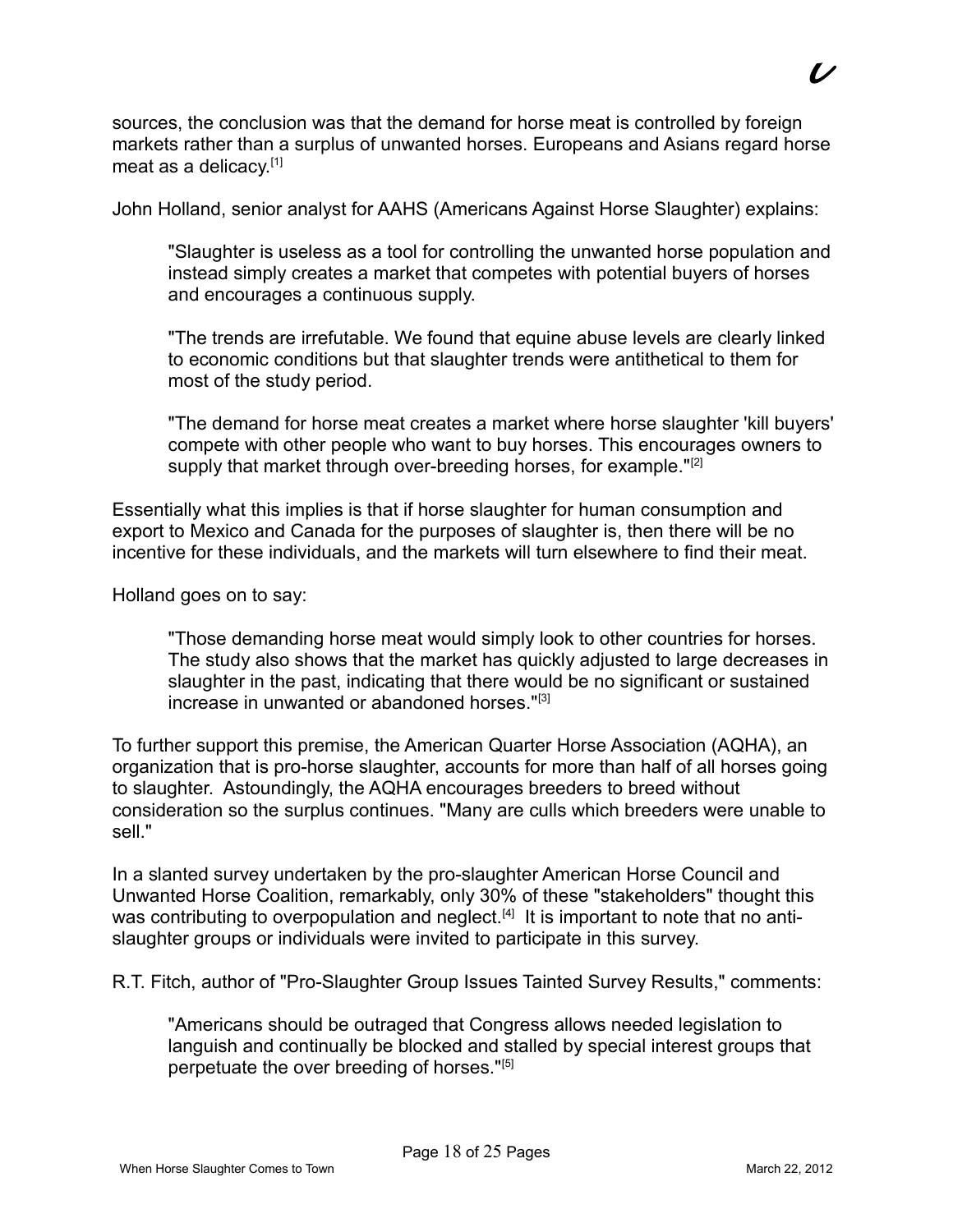Simply stated, if there is no easy way to dispose of unwanted horses, fewer horses will be bred.

Moreover, Dr. Patricia Hogan, DVM, ACVS, a veterinary surgeon and AAEP member states:

"If we want to be 'part of the solution,' then we truly need to examine our role in the problem, and actually put our own house in order. Put some 'teeth' into our bite. But that commitment needs to come from within our own circle before we can expect our advice to be heeded by other factions within the racing industry. If we had been truly living by the mantra of 'putting the horse first,' many of the issues we are facing today would simply not exist. United we stand, divided we fall. That statement has never been more true for horse racing; and for the veterinary community supporting it."<sup>[6]</sup>

It is a given fact that the depressed economy is making it harder for some horse owners and breeders to adequately care for their animals. Yet this is no reason to re-introduce a practice morally and socially unacceptable that is rife with unspeakable abuse, adding nothing to the economy and overwhelming the environment around it. These so-called "unwanted horses" …"are a serious problem . . . . and so broad it impacts the entire United States, not just the horse racing industry. Perhaps it's time for a wake-up call." says Tom LaMarra in an article posted in 2008 by Bloodhorse.com.<sup>[7]</sup>

The pro-horse slaughter AQHA continue to encourage rampant over breeding of horses, complain about how many "unwanted horses" there are, then reportedly lobby to defeat federal legislation banning horse slaughter and pass state resolutions to bring back horse slaughter back to the US.

Yet the ruse continues as shown in this statement by Tom Persechino, senior director of marketing; "it's not practical to force breeders to limit the number of horses they breed, but it is feasible to educate them. He said the Unwanted Horse Coalition "believes teaching people to own responsibly will help lower the number of unwanted horses."<sup>[8]</sup>

Even so, there are movements within the horse industry to address the surplus horse dilemma.

These strategies are aimed at reducing the number of unwanted horses on the front end through responsible breeding, and on the rear end through rescue/retirement facilities, retraining for alternative careers, and low-cost euthanasia options.

The main objective of these policies is to improve the quality of life of unwanted horses and to reduce their numbers. Or are they?

The horse industry has among them "do-gooder" organizations such as the American Quarter Horse Association (AQHA), the American Veterinarian Medical Association (AVMA), the American Association of Equine Practitioners (AAEP), the American Horse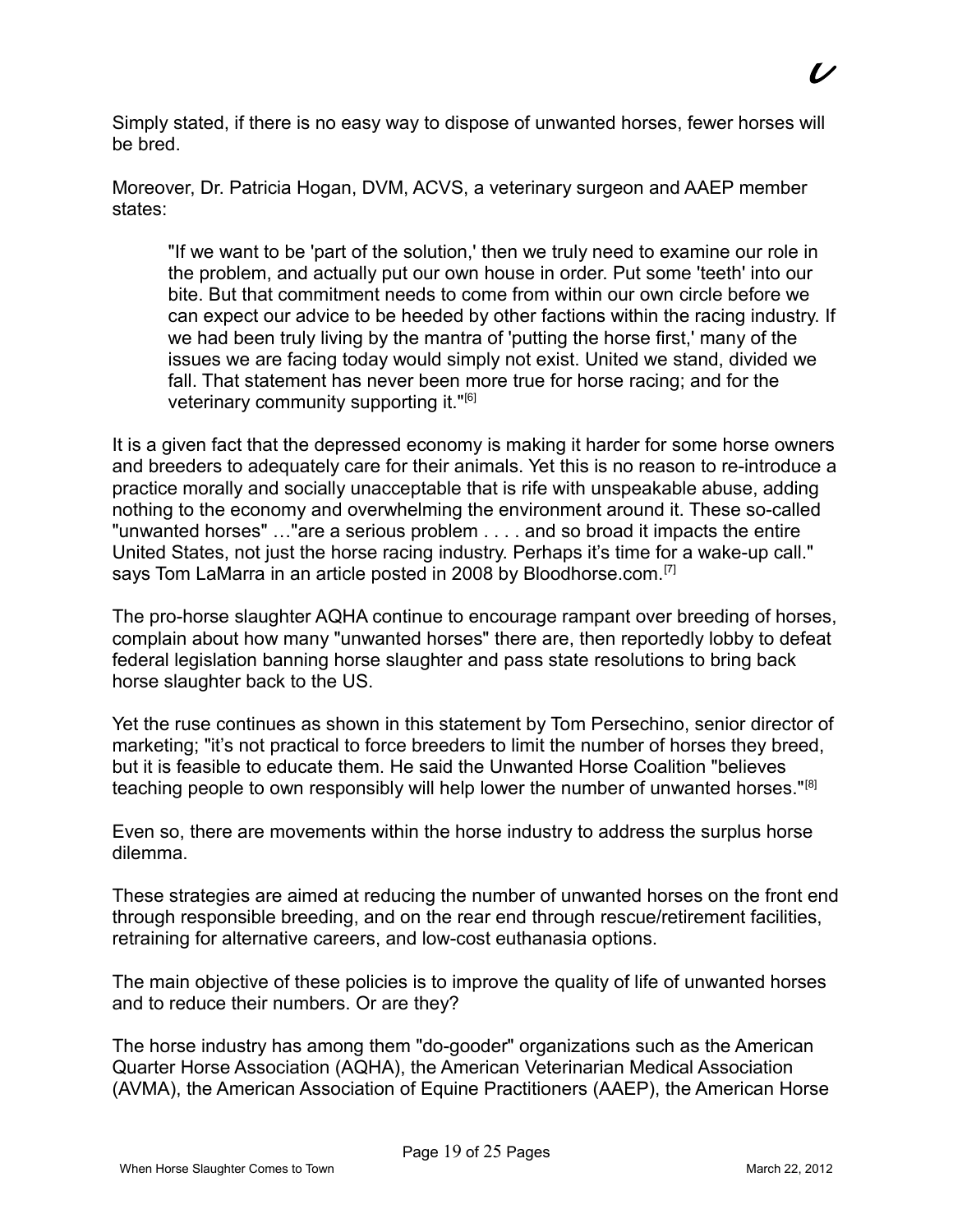Council (AHC), and the Unwanted Horse Coalition (UHC) among others, and a new group called the Equine Health and Welfare Alliance (EHWA).

And what do all of these organizations have in common? They are all pro-horse slaughter.

Masked behind policies designed to have you believe that they are looking to "focus solely on issues and mechanisms that protect, promote and preserve adequate humane measures of basic needs for the horse" lurks the specter of their final solution, death in a slaughterhouse.

As Economics Professor Dr. Caroline Betts, PhD cleverly points out in her article, "The economic reality of scarce and toxic horses":

"I was not surprised that Dr Tom Lenz, past president of the American Association of Equine Practitioners, readily credited the organization for coining the phrase 'Unwanted Horse' in his article 'The Unwanted Horse in the United States – International Implications'

"It is a coup d'etat of language choice for those American equine practitioners lobbying hardest to maintain a U.S. export market for horse meat. Dr Lenz manages to equate 'unwanted' with 'slaughtered for human consumption' and with 'should be slaughtered for human consumption, but aren't, because we need additional slaughter plants on American soil.

"Horses slaughtered are neither privately nor socially 'unwanted,' for they command a positive price both at auction and at the slaughter plant gate - and I suspect that if they did not, we would not be having this debate at all. As any Economics 101 student can tell you, positive prices signal not 'unwanted-ness,' but scarcity."<sup>[9]</sup>

#### Dr. Betts concludes:

"The flesh of 'unwanted horses' is acknowledged to be toxic when consumed by humans. And who among the politicians, equine practitioners, and veterinarians lobbying to prevent a ban on the slaughter of American horses - in the name of equine welfare - would wish to be responsible for the deleterious impact for human welfare associated with promoting the slaughter of toxic horses?"<sup>[10]</sup>

In a letter to the editor of HorseBack Magazine, Dr. Betts proposes some reforms:

"Why, instead, aren't these states considering the establishment of temporary state funded horse rescues, with jobs in them that provide tax revenue, until the economy recovers and the horses can find homes? Why aren't they providing additional funding and jobs for Humane Societies and Animal Control agencies to cope with whatever is being claimed that they are having to deal with? Why not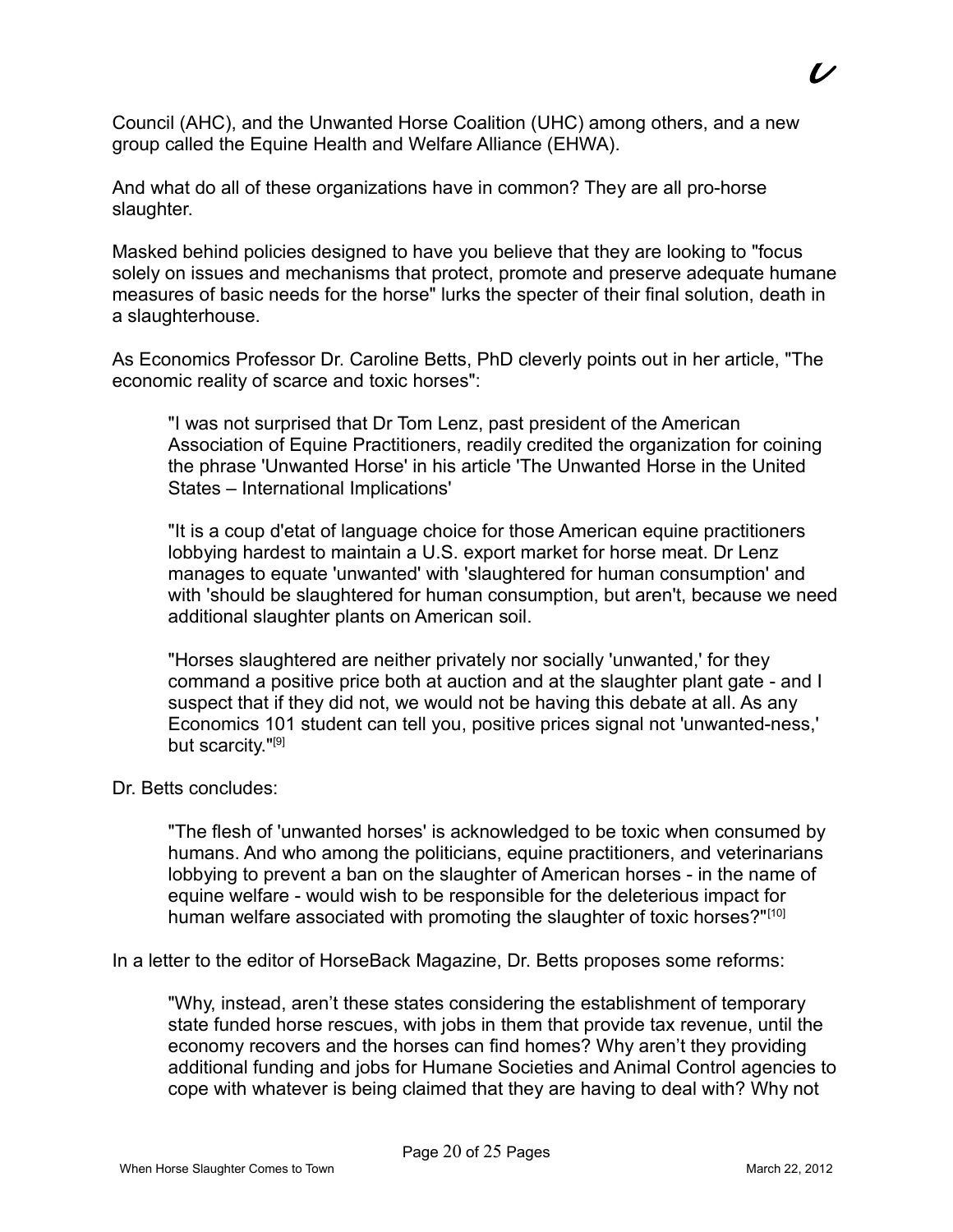do something that BENEFITS HORSES as well as creating some jobs? And why not impose a state tax on horse breeders to help fund it all?"[11]

In an article entitled "Stop Horse Slaughter: Is There Another Solution?" the author suggests we should enforce laws or rules that govern the ownership of a horse or horses.

"Maybe we should be required to obtain a license for breeding horses. Maybe we should put limits on how many horses may be bred a year. Maybe we should have to be licensed to own a horse just like we have to be licensed to drive a car or to go hunting. With horse ownership, and even breeding ability, open to just anyone, there are too many people who can't or don't know how to care for their animals and too many horses who aren't useful. We, not the slaughter houses, are our horses' worst enemy."[12]

#### **Congressional Taxing on Breeding**

It appears that legislators in Washington may have some ideas of their own.

Stephanie Sellers, in an editorial letter to *The Pilot* observes:

"The 112th Congress is looking for ways to raise revenue.

There are approximately 9.2 million horses in America. Applying fair taxes to horse owners would create significant revenue and spur the economy. Taxing horses would also create a greater sense of responsibility for horse owners.

Citizens take better care of things they have to pay for. Taxing horses would also deter horse overpopulation, as breeding would be minimized. Redeeming pride for America's much-admired companion animal would make passing bills to halt horse slaughter more favorable."[13]

Probably the most relevant advantage of the taxation scheme is related to the taxation of breeders, not the average horse owner. Currently breeders enjoy a breeding incentive by way of millions of tax dollar write offs. Ideally, these breeding incentives and prohibitive tax write offs should be abolished and taxes enforced.

Overactive breeders are the root of the surplus horse situation devaluing the market. This would return horse breeding to quality over quantity and benefit the industry as a whole.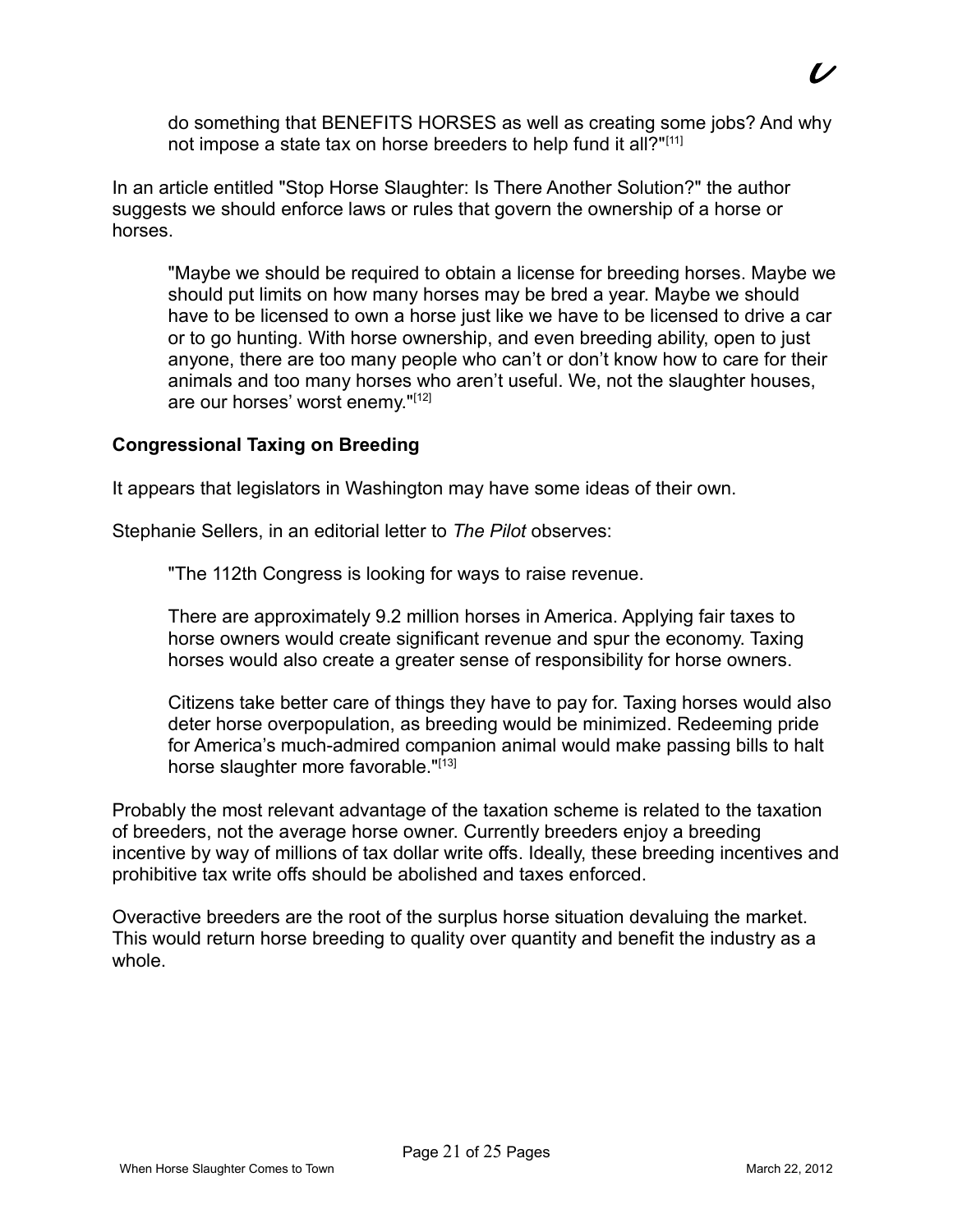#### **Part 6: Conclusion**

*When horse slaughter comes to town, environmental hazards, economic woes, and the stigma associated with the cruelties inherent to killing horses for their meat, are only a part of the price the community pays.*

THE horse slaughter industry is an insidious, brutal and predatory business that exists for one reason and one reason only. Horse slaughter exists to supply the demand for horse meat and to profit from it. Horse slaughter is not a humane end to a horse's life. Horse slaughter is not euthanasia.

When horse slaughter comes to town, environmental hazards, economic woes, and the stigma associated with the cruelties inherent to killing horses for their meat, are only a part of the price the community pays.

Putting those considerations aside, relevant as they are, what about the horses?

Horse slaughter is a cruel betrayal of an animal who has made it possible for America to develop the richness it enjoys.

As Laura Hillenbrand, author of "Seabiscuit" says,

"Here are these exquisite, immensely powerful creatures, who willingly give us their labor in return for our stewardship. They have attended us throughout history, bearing us across frontiers and into battle, pulling our plows, thrilling us in sport, warming us with their beauty. We owe them more than we can ever repay. To send these trusting creatures to slaughter is beneath their dignity and ours."<sup>[1]</sup>

#### **FOOTNOTES**

#### **Part 1: Environmental Impact**

[1] Holland, John; Horse Slaughter Trends 2006-2010; Equine Welfare Alliance; <http://tiny.cc/jscti>; Feb. 2010.

[2] Testimony of Congressman John E. Sweeney; H.R. 503 – American Horse Slaughter Protection Act; http://republicans.energycommerce.house.gov/108/hearings/07252006Hearing1992/Sweeney.pdf; Jul. 25, 2006.

[3] Sorg, Lisa; Violations Dog Beltex, Dallas Crown;<http://tiny.cc/ag62l>; Jun. 19, 2003.

[4] Bacon, Paula; Open letter to state legislatures considering pro-horse slaughter resolutions; Animal Law Coalition; http://tiny.cc/2wrx6; Feb. 13, 2009.

[5] Sorg, Lisa [\(http://tiny.cc/ag62l\)](http://tiny.cc/ag62l).

[6] DeKalb Sanitary District; DeKalb Sanitary District Board meeting Minutes;<http://tiny.cc/31y3m>; Jan. 18, 2006.

Page 22 of 25 Pages

[7] Allen, Laura; Animal Law Coalition; "Sacia introduces new bill to support horse slaughter," ;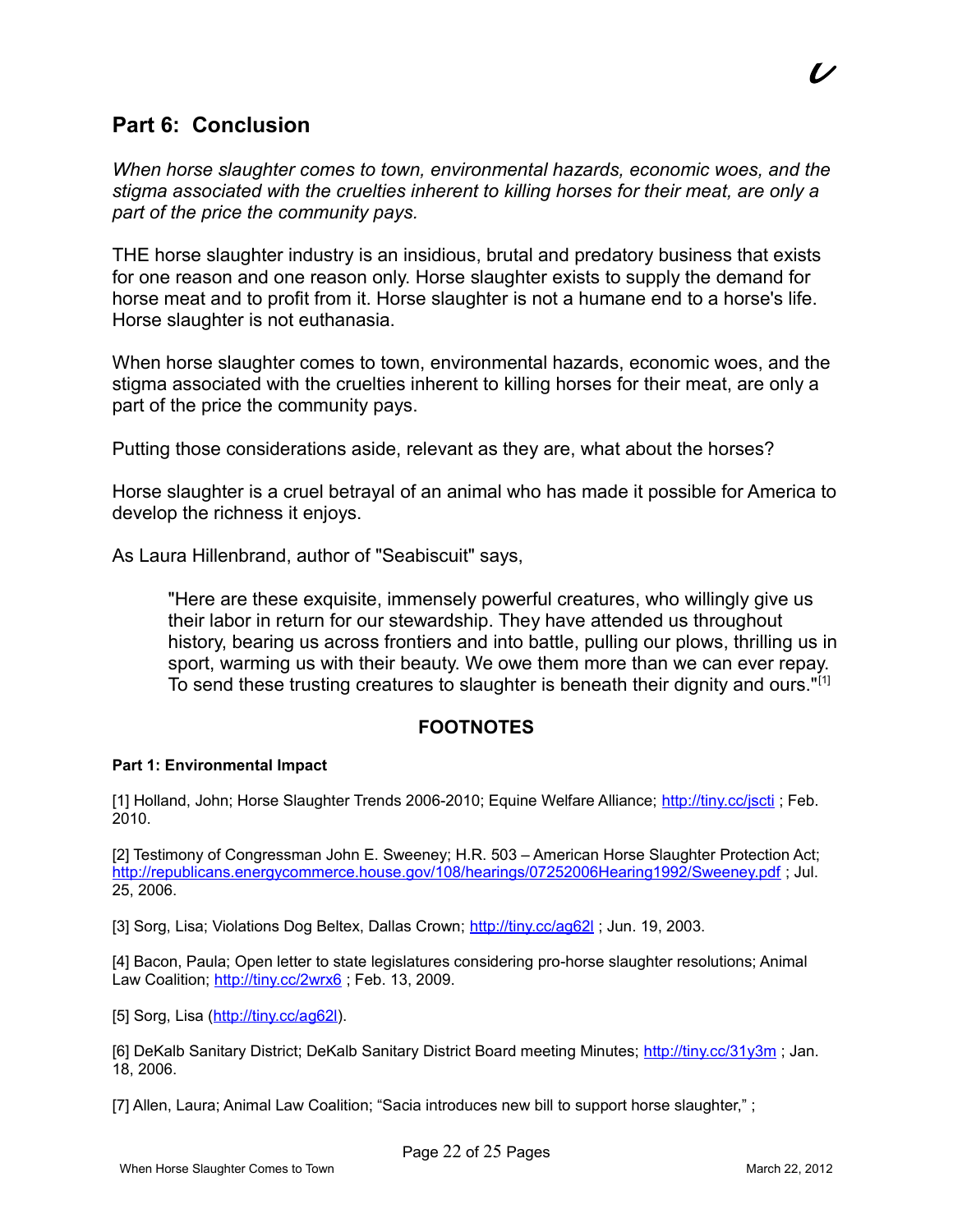#### <http://tiny.cc/ufjo4>; Jan. 14, 2010.

[8] Holland, John; Canadian Horse Defense Coalition, Summary of Cavel International Violations – Non Compliance and Response; http://tiny.cc/sjwwj; undated.

[9] Holland, John; Horse Slaughter Dream a Financial Nightmare; Harnesslink Newsroom; <http://tiny.cc/tq5o6>; May 14, 2009.

[10] Holland, John [\(http://tiny.cc/sjwwj\)](http://tiny.cc/sjwwj).

[11] Holland, John [\(http://tiny.cc/tq5o6\)](http://tiny.cc/tq5o6).

[12] Press Release; Canadian Horse Defence Coalition;<http://tiny.cc/n6nx7>; Dec. 10, 2010.

#### **Part 2: Economic Growth, Employment and Community Welfare**

[1] Potter, Meg; Selling our soul; Expendable equines in the new recession; [http://www.bridleandbit.com/artman/publish/article\\_25099.shtml](http://www.bridleandbit.com/artman/publish/article_25099.shtml) ; Apr. 3, 2009.

[2] Bacon, Paula; Open Letter to State Legislatures; http://tiny.cc/tnzg1; Feb. 2009.

[3] Ibid.

[4] GDP: Percent GDP from agriculture; EarthTrends- The Environmental Information Portal, World Resources Institute; http://tiny.cc/tycrd; 2007.

[5] Exploiting immigrant labor; [http://www.goveg.com/workerRights\\_immigrant.asp](http://www.goveg.com/workerRights_immigrant.asp) ; undated.

[6] Rahman, Mizanur; Illegal immigrants: benefits and negatives, Immigration Chronicles; [http://blogs.chron.com/immigration/archives/2008/08/post\\_151.html](http://blogs.chron.com/immigration/archives/2008/08/post_151.html) ; Aug. 16, 2008.

[7] Potter, Meg; [http://www.bridleandbit.com/artman/publish/article\\_25099.shtml](http://www.bridleandbit.com/artman/publish/article_25099.shtml) .

[8] Ibid.

[9] Ibid.

[10] Ibid.

#### **Part 3: Legal Implications**

[1] Int'l Fund for Horses; Horse Slaughter Legislative Timeline;<http://tiny.cc/zajwo>; 1998-2011.

[2] New York Bar Association, Committee on Legal Issues Pertaining to Animals; [http://www.nycbar.org/pdf/report/Horse\\_Slaughter.pdf](http://www.nycbar.org/pdf/report/Horse_Slaughter.pdf) ; undated.

[3] Young, JoAnne; Federal law would not allow horse meat to be shipped out of state; Lincoln Journal-Star;<http://tiny.cc/sj6wk>; Feb. 28, 2011.

[4] Eckhoff, Vickery; How many politicians does it take to screw a horse?; Forbes Magazine; <http://tinyurl.com/7onucaw> ; Dec. 21, 2011.

[5] http://www.gao.gov/products/GAO-11-228; pdf, 68 pp; Jun. 22, 2011.

[6] Long, Steven; Key Government Report Leaked; Horseback Magazine; http://horsebackmagazine.com/hb/archives/9253; Jun. 3, 2011.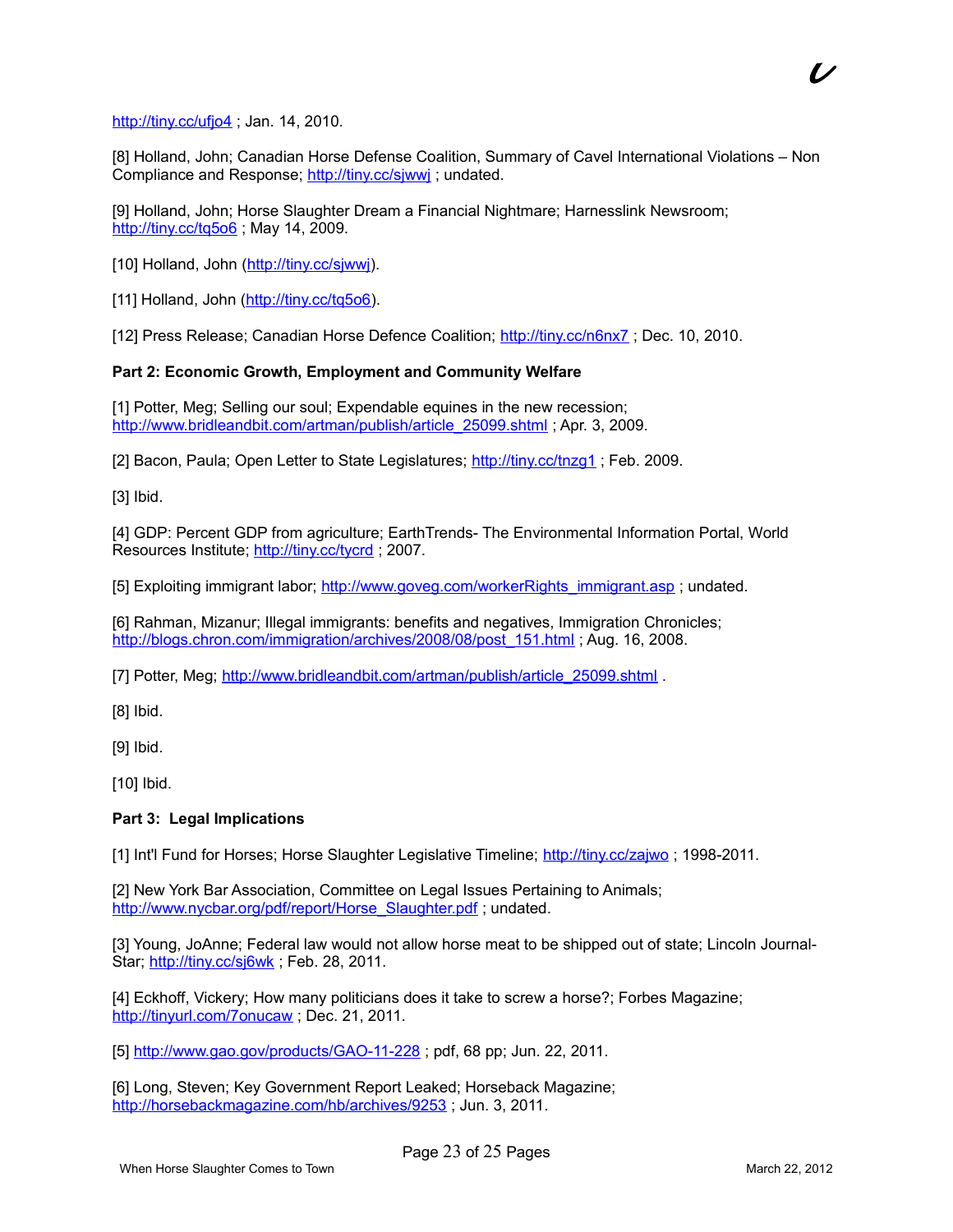[7] See Petition at<http://www.frontrangeequinerescue.org/documents/petition.fda.slaughter.pdf> .

[8] Dr. Bob Wright - Veterinary Scientist, Equine and Alternative Livestock/OMAFRA; Phenylbutazone (Bute) Use in Horses;<http://tiny.cc/37jmn>; Dec. 1, 2004.

[9] Int'l Fund for Horses; Canadian Food Inspection Agency readies for new EU directive on slaughter horses; Tuesday's Horse, http://wp.me/p6VVi-2dV; Jan. 31, 2010.

[10] Nicholas Dodman, Nicolas Blondeau and Ann M. Marini; Association of Phenylbutazone Usage with Horses Bought for Slaughter: A Public Health Risk; http://tiny.cc/duvc4; Feb. 17, 2010.

[11] Horse Industry Association of Alberta; Proposed regulations for horses going into the food chain; <http://tinyurl.com/6tn5lh5> ; 2010.

[12] Vets for Equine Welfare Fact Sheet: Medications and US Horse Meat; <http://www.vetsforequinewelfare.org/medications.php>; Feb. 2007.

[13] Explanatory memorandum to the horse passport regulations 2009 No. 1611; Office of Public Sector Information, UK; [http://www.opsi.gov.uk/si/si2009/em/uksiem\\_20091611\\_en.pdf](http://www.opsi.gov.uk/si/si2009/em/uksiem_20091611_en.pdf) ; Jun. 2, 2009.

[14] Int'l Fund for Horses; CFIA reporting system for slaughter horses flawed and unenforceable; Tuesday's Horse;<http://wp.me/p6VVi-2hy>; Feb. 9, 2010.

[15] Ibid.

[16] http://www.defendhorsescanada.org/lpn.html

[17] Ibid.

[18] Int'l Fund for Horses; Inspectors Find Serious Violations at EU Regulated Horse Slaughter Plants in Mexico; http://wp.me/p6VVi-44c; May 3, 2011.

[19]<http://www.defendhorsescanada.org/lpn.html>

[20] House of Commons Canada; Bill Text C-544;<http://tiny.cc/8qwtn>; Jun. 16, 2010.

[21] Int'l Fund for Horses; Atamanenko moves to ban horse meat for human consumption in Canada; Tuesday's Horse;<http://wp.me/p6VVi-2P9>; Jun. 17, 2010.

[22] Open Parliament; Private Member's Bill C-322; 41<sup>st</sup> Parliament, 1<sup>st</sup> Session; <http://openparliament.ca/bills/41-1/C-322/>.

#### **Part 4. Opposition to Horse Slaughter**

[1] Equine Advocates; Horse slaughter an American disgrace, an American shame; <http://tinyurl.com/75lx4t8> ; 2000.

[2] Press Release; ASPCA Research Confirms Americans Strongly Oppose Slaughter of Horses for Human Consumption;<http://www.aspca.org/Pressroom/press-releases/020112>; Feb. 1, 2012.

[3] Allen, Laura; Animal Law Coalition; Hearing excerpts, American Horse Slaughter Prevention Act; <http://tiny.cc/y6r6b>; Jun. 24, 2009.

[4] Testimony in Support of H.R. 6958, Prevention of Equine Cruelty Act of 2008;